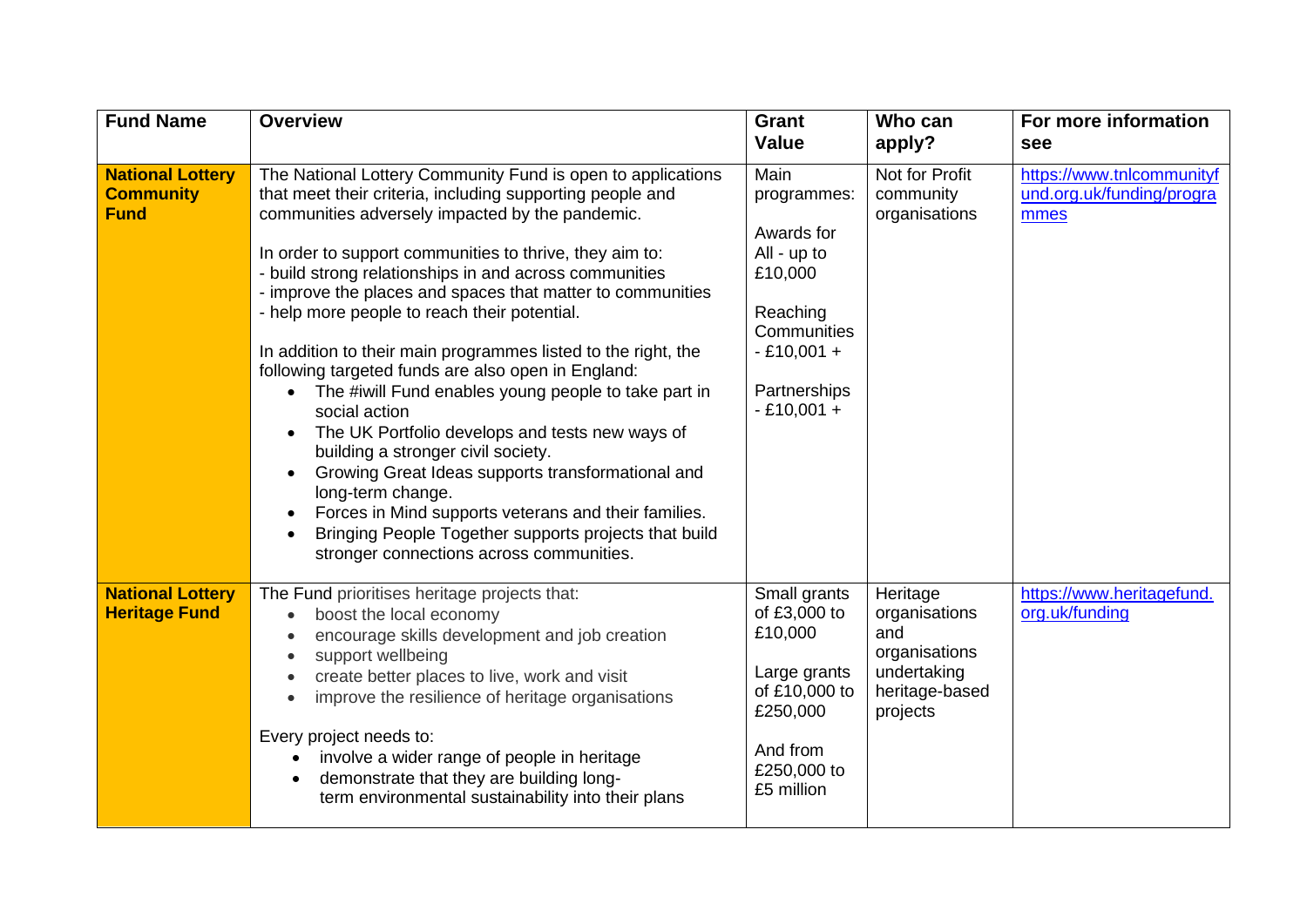| <b>National Lottery</b><br><b>Arts Fund -</b><br><b>Arts Council</b><br><b>England</b><br><b>Project Grants</b>                  | The Arts Council has reopened its Project Grants fund with<br>additional supplementary guidance which applies until 31<br>August 2021 to help fund independent organisations, creative<br>practitioners and freelancers as quickly as possible.<br>They also have a ring-fenced budget of £1.5 million until 31<br>March 2022 available within National Lottery Project Grants<br>specifically to support the grassroots music sector.                                                                                       | Small grants<br>of £15,000 or<br>under<br>Large grants<br>of £15,000 or<br>over      | Arts<br>organisations,<br>museums and<br>libraries and arts<br>practitioners       | https://www.artscouncil.or<br>g.uk/funding                                                    |
|----------------------------------------------------------------------------------------------------------------------------------|------------------------------------------------------------------------------------------------------------------------------------------------------------------------------------------------------------------------------------------------------------------------------------------------------------------------------------------------------------------------------------------------------------------------------------------------------------------------------------------------------------------------------|--------------------------------------------------------------------------------------|------------------------------------------------------------------------------------|-----------------------------------------------------------------------------------------------|
| <b>National Lottery</b><br><b>Sports Fund -</b><br><b>Sport England</b><br><b>Return to Play</b>                                 | There are currently two parts to Return to Play:<br>Small Grants – to help sport and activity groups, clubs<br>$\bullet$<br>and organisations respond to the immediate challenges<br>of returning to play in a coronavirus-safe way.<br>Active Together – is a crowdfunding initiative that can<br>$\bullet$<br>match fund, up to £10,000, successful Crowdfunder<br>campaigns from a pot of £1.5m. The partnership with<br>Crowdfunder also includes advice, guidance and<br>training to help create a successful campaign. | Small grants<br>between<br>£300 and<br>£10,000.<br>Match<br>funding up to<br>£10,000 | Not for profit<br>organisations in<br>the sport and<br>physical activity<br>sector | https://www.sportengland.<br>org/how-we-can-help/our-<br>funds                                |
| <b>National Lottery</b><br><b>Sports Fund -</b><br><b>Sport England</b><br><b>Tackling</b><br><b>Inequalities</b><br><b>Fund</b> | This fund has been created to try and help reduce the negative<br>impact on activity levels in under-represented groups, with a<br>specific focus on:<br>Lower socio-economic groups<br>$\bullet$<br>Black, Asian & Minority Ethnic communities<br>People with disabilities<br>People with long-term health conditions<br>$\bullet$<br>Access to this fund is available through Northamptonshire<br>Sport, https://www.northamptonshiresport.org/contact-us.                                                                 | Contact<br>Northants.<br>Sport for<br>details                                        | Community<br>organisations                                                         | https://www.sportengland.<br>org/how-we-can-help/our-<br>funds/tackling-<br>inequalities-fund |
| <b>AB Charitable</b><br><b>Trust</b>                                                                                             | The Trust supports projects that work towards combating abuse<br>and violations of human rights. Applications are particularly<br>welcomed from charities working to:<br>support migrants, refugees and asylum seekers<br>work for criminal justice and penal reform or<br>support human rights, particularly access to justice.                                                                                                                                                                                             | Grants<br>between<br>£10,000 and<br>£20,000                                          | Charities with<br>annual incomes<br>of between<br>£150,000 and<br>£1.5m            | https://abcharitabletrust.or<br>g.uk/apply                                                    |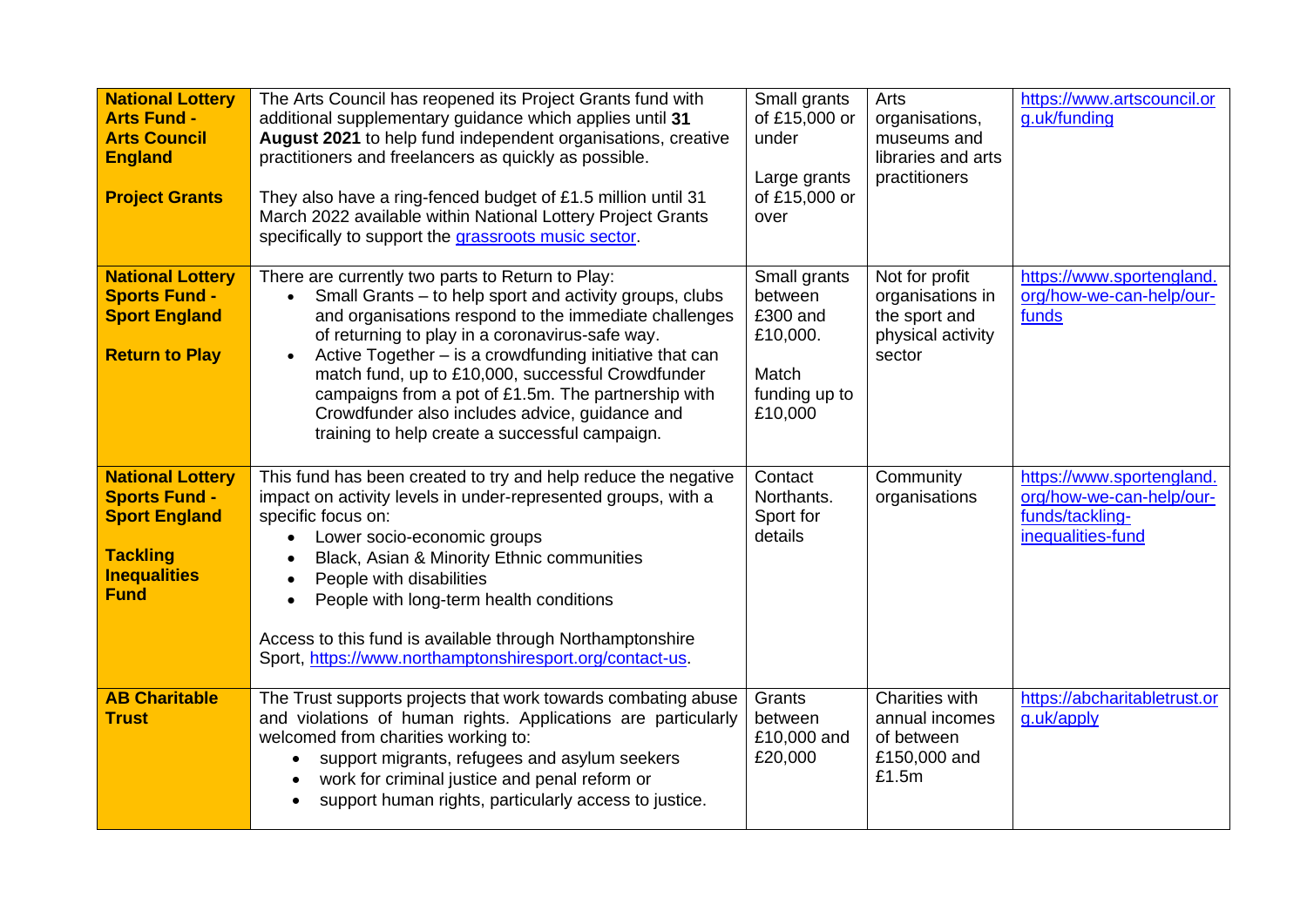| <b>Alpkit</b><br><b>Foundation</b>              | The Foundation makes awards to pprojects that work to<br>remove the barriers in getting outdoors and experience wild<br>places. They particularly like to support projects that:<br>Encourage responsible outdoor activity<br>Have long lasting benefits<br>Introduce new people to get outdoors<br>Demonstrate value for money                                                                                                      | Grants up to<br>£500                     | Community<br>organisations                                       | https://alpkit.com/pages/fo<br>undation#apply                                     |
|-------------------------------------------------|--------------------------------------------------------------------------------------------------------------------------------------------------------------------------------------------------------------------------------------------------------------------------------------------------------------------------------------------------------------------------------------------------------------------------------------|------------------------------------------|------------------------------------------------------------------|-----------------------------------------------------------------------------------|
| <b>The Art Fund</b>                             | The Art Fund has a number of different funding programmes.<br>The following are open now:<br>Reimagine grants (NEW) for organisations reimagining<br>their activities following the pandemic<br>Headley Fellowships for collections-focussed projects<br>Curatorial grants to allow networking and travel<br>Student grants to pay students to work on a project<br>Collections acquisition grants                                   | Grants up to<br>£50,000                  | Public<br>museums,<br>galleries and<br>cultural<br>organisations | https://www.artfund.org/su<br>pporting-<br>museums/funding-grants-<br>for-museums |
| <b>ASDA</b><br><b>Foundation</b>                | The Foundation aims to transform communities and improve<br>lives. Working with ASDA's Community Champions in store,<br>they work with a range of organisations and groups on a<br>variety of local community projects through:<br><b>Bringing Communities Back Together Fund</b><br><b>Green Token Giving</b><br>Match funding<br><b>Emergency funding</b><br>Partnerships.                                                         | Grants<br>between<br>£250 and<br>£1,000. | Small, grass<br>roots<br>organisations                           | https://www.asdafoundatio<br>n.org/how-to-apply                                   |
| <b>Aviva</b><br><b>Community</b><br><b>Fund</b> | Aviva and Crowdfunder will support projects which:<br>help society to bounce back from the pandemic by<br>addressing the health and wellbeing, and economic<br>impacts on communities and individuals<br>help communities to prevent, prepare for and protect<br>$\bullet$<br>against the impacts of climate change<br>support financial inclusion, giving people the tools to<br>become more financially resilient and independent. | Grants up to<br>£50,000                  | Charities and<br>CICs with<br>annual income<br>below £1 million  | https://www.avivacommun<br>ityfund.co.uk/start-<br>crowdfunding                   |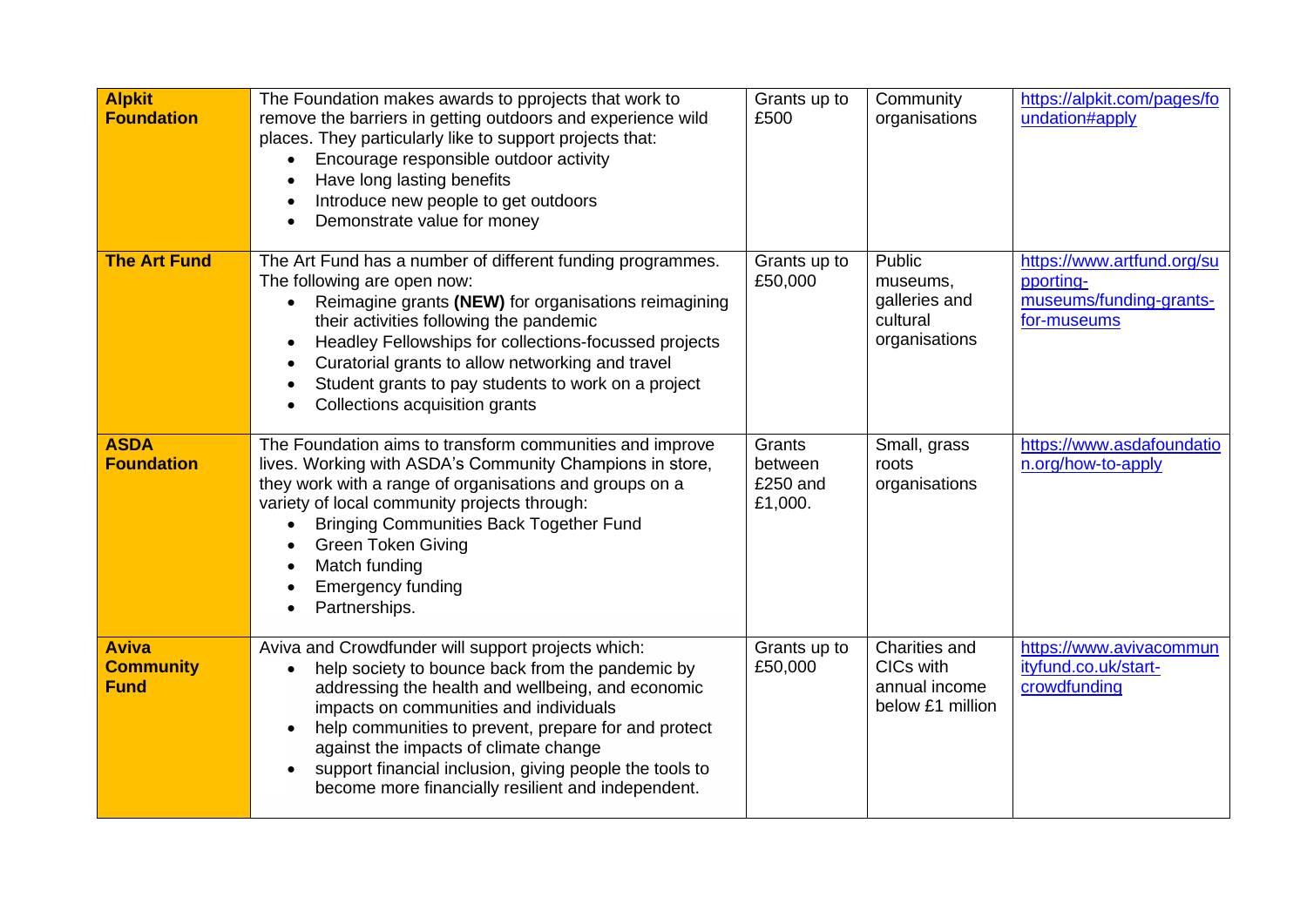| <b>Barclays</b><br><b>BBC Children in</b><br><b>Need</b> | Barclays has opened a COVID-19 Colleague Matched<br>Donations Programme to match personal donations or active<br>fundraising efforts by staff to support their chosen charities<br>who are helping COVID-19 relief efforts in their communities.<br>BBC Children in Need gives grants for projects working with<br>children and young people aged 18 years and under<br>experiencing disadvantage through:<br>Illness, distress, abuse or neglect.<br>Any kind of disability.<br>Behavioural or psychological difficulties.<br>Living in poverty or situations of deprivation.<br>$\bullet$ | Match<br>funding for<br>fundraising<br>Small grants<br>up to<br>£10,000 pa<br>Main grants<br>over £10,000<br>pa | <b>Charities</b><br>Not-for-profit<br>organisations<br>who work with<br>disadvantaged<br>children and<br>young people | https://home.barclays/soci<br>ety/investing-in-our-<br>communities/barclays-<br>covid-19-community-aid-<br>package/<br>https://www.bbcchildrenin<br>need.co.uk/grants/ |
|----------------------------------------------------------|---------------------------------------------------------------------------------------------------------------------------------------------------------------------------------------------------------------------------------------------------------------------------------------------------------------------------------------------------------------------------------------------------------------------------------------------------------------------------------------------------------------------------------------------------------------------------------------------|-----------------------------------------------------------------------------------------------------------------|-----------------------------------------------------------------------------------------------------------------------|------------------------------------------------------------------------------------------------------------------------------------------------------------------------|
| <b>BlueSpark</b><br><b>Foundation</b>                    | The Foundation aims to help children and young people reach<br>their full potential by supporting projects which have the<br>following objectives:<br>Encouraging independence<br>Developing team working skills<br>Developing self confidence<br>Promoting creativity & individuality<br>Encouraging aspiration<br>Enhancing educational achievement<br>Widening educational horizons                                                                                                                                                                                                      | Grants up to<br>£5,000                                                                                          | Schools,<br>colleges and<br>community<br>groups                                                                       | http://bluesparkfoundation<br>.org.uk/                                                                                                                                 |
| <b>Boost Choose</b><br><b>Now Change</b><br><b>Lives</b> | The Boost Choose Now Change Lives programme has been<br>launched as part of Boost's 20th-anniversary celebrations. To<br>celebrate, Boost will be offering community grants to support a<br>range of community groups and organisations.                                                                                                                                                                                                                                                                                                                                                    | Grants<br>between<br>£1,000 and<br>£10,000                                                                      | Community<br>organisations                                                                                            | https://www.boostdrinks.c<br>om/changelives/                                                                                                                           |
| <b>Cash for Clubs</b>                                    | Cash for Clubs is teaming up with Made by Sport to offer<br>community sports clubs and organisations the chance to<br>receive £2,021 through the Clubs in Crisis Fund.<br>Funds are available through the Northamptonshire Community<br>Foundation, http://www.ncf.uk.com/grants/grant-finder/made-<br>by-sport--clubsincrisis-fund.                                                                                                                                                                                                                                                        | Grants of up<br>to £2,021                                                                                       | Grassroots<br>sports clubs                                                                                            | https://www.madebysport.<br>com/clubsincrisis                                                                                                                          |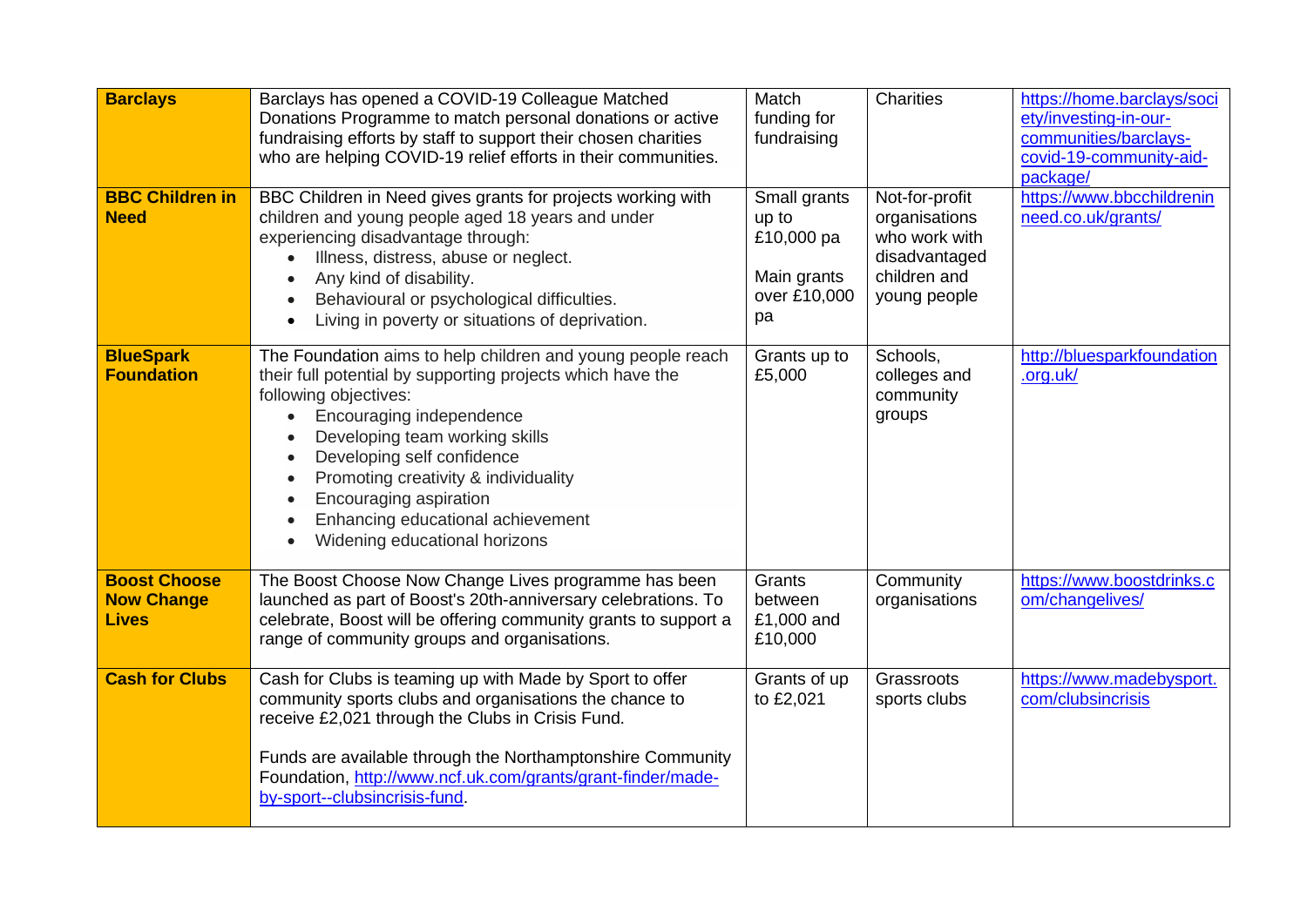| <b>Central England</b><br>Co-op<br><b>Community</b><br><b>Dividend Fund</b> | The Co-op supports projects which align with one or more<br>of the following:<br>Improving access to food in a way that encourages<br>healthy, balanced choices to be made<br>Promoting physical and mental health and wellbeing<br>Supporting greater inclusion of vulnerable, excluded,<br>or hard to reach groups<br>Supporting increased sustainability e.g. energy<br>$\bullet$<br>saving projects, sustainable travel, biodiversity and<br>food security                                                                                                                                                             | Grants<br>between<br>£100 and<br>£5,000.     | <b>Central England</b><br>Co-op members | https://www.centralenglan<br>d.coop/community-covid/                                                                                                                                                                                                                                                                                                            |
|-----------------------------------------------------------------------------|----------------------------------------------------------------------------------------------------------------------------------------------------------------------------------------------------------------------------------------------------------------------------------------------------------------------------------------------------------------------------------------------------------------------------------------------------------------------------------------------------------------------------------------------------------------------------------------------------------------------------|----------------------------------------------|-----------------------------------------|-----------------------------------------------------------------------------------------------------------------------------------------------------------------------------------------------------------------------------------------------------------------------------------------------------------------------------------------------------------------|
| <b>Community</b><br><b>Ownership Fund</b>                                   | The UK government has launched this new Fund to help<br>ensure that communities across the UK can support and<br>continue benefiting from the local facilities, community assets<br>and amenities most important to them.<br>Community groups will be able to bid for funding to help them<br>buy or take over local community assets at risk of being lost, to<br>run as community-owned businesses. In exceptional cases, up<br>to £1 million matched-funding will be available to help establish<br>a community-owned sports club or help buy a sports grounds<br>at risk of being lost without community intervention. | Match<br>funding<br>grants up to<br>£250,000 | Community<br>organisations              | https://www.communityow<br>nershipfund.co.uk/                                                                                                                                                                                                                                                                                                                   |
| <b>Constance</b><br><b>Travis</b><br><b>Charitable Trust</b>                | The Trust offers grants for projects taking place within<br>Northamptonshire. Funding is for projects that fall under:<br>Medical, health, sickness<br>$\bullet$<br><b>Disability</b><br>Relief of poverty<br>$\bullet$<br>Environment, conservation and heritage<br>Accommodation and housing<br>Arts and culture<br>Animals<br>Sports and recreation<br>Applications must be made in writing to<br>travistrust86@yahoo.co.uk                                                                                                                                                                                             | Grants up to<br>£100,000                     | Registered<br>charities                 | Accounts available to<br>download at<br>https://register-of-<br>charities.charitycommissio<br>n.gov.uk/charity-search/-<br>/charity-<br>details/294540/accounts-<br>and-annual-returns,<br>include list of successful<br>projects. By looking at<br>these, you can see what<br>sort of organisations are<br>supported and the sizes of<br>grants given to each. |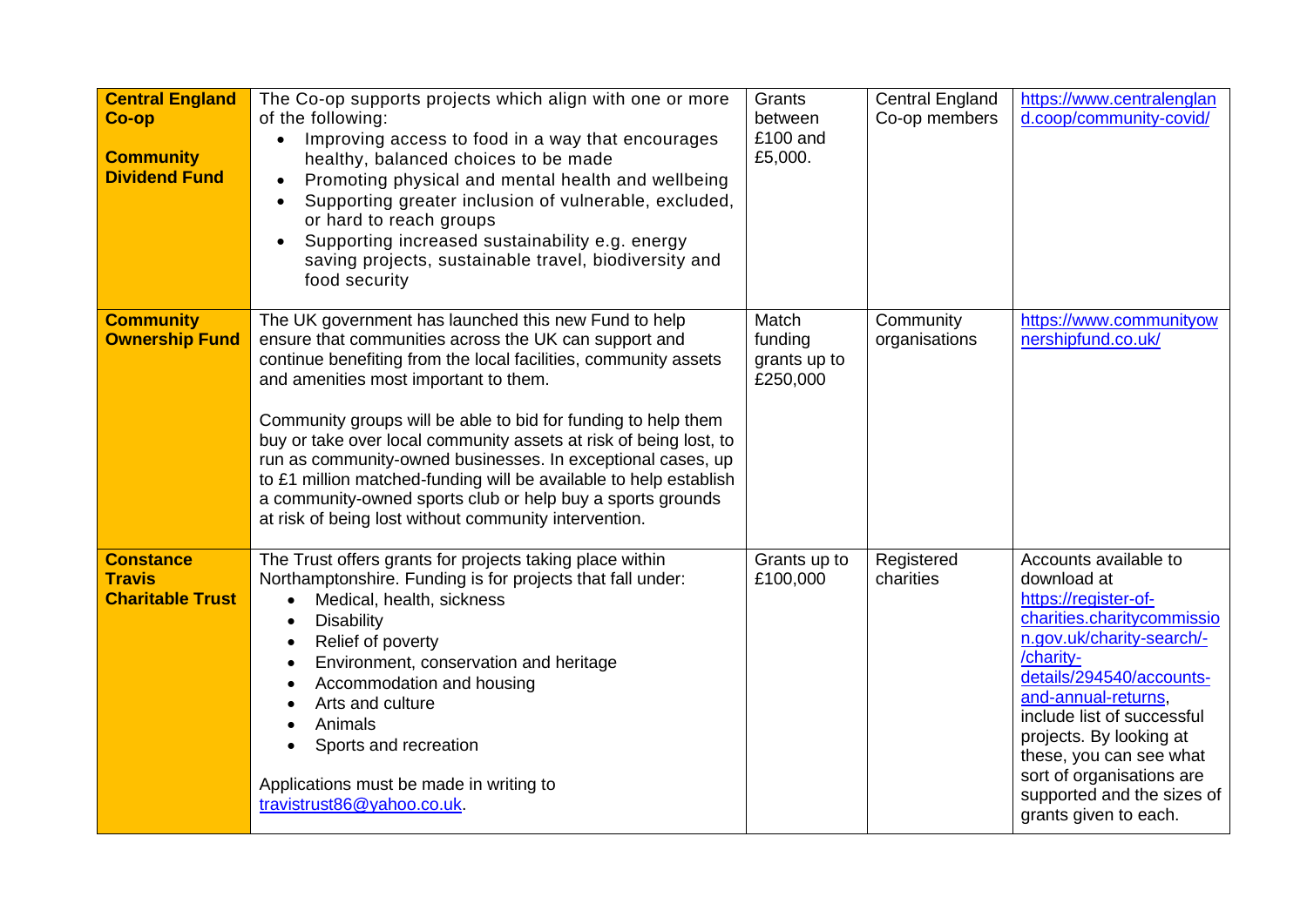| <b>David Laing</b><br><b>Foundation</b>                                        | Grants are available for charitable organisations in<br>Hertfordshire, Leicestershire, Northamptonshire and<br>Oxfordshire that work in the areas of youth, disability and the<br>arts.<br>The application process is ongoing and interested applicants<br>may apply at any time.<br>For further information contact david@david-laing.co.uk.                                           | Grants up to<br>£30,000, but<br>mostly below<br>£7,000 | Charitable<br>organisations                                    | Accounts available at<br>https://register-of-<br>charities.charitycommissio<br>n.gov.uk/charity-search/-<br>/charity-<br>details/278462/accounts-<br>and-annual-returns<br>include a list of successful<br>projects.  |
|--------------------------------------------------------------------------------|-----------------------------------------------------------------------------------------------------------------------------------------------------------------------------------------------------------------------------------------------------------------------------------------------------------------------------------------------------------------------------------------|--------------------------------------------------------|----------------------------------------------------------------|-----------------------------------------------------------------------------------------------------------------------------------------------------------------------------------------------------------------------|
| <b>DPD Eco Fund</b>                                                            | The Eco Fund is funded by DPD's circular economy initiative to<br>protect the environment. Anyone can apply for funding from the<br>DPD Eco Fund, although they particularly encourage schools<br>and educational facilities across the UK working on green<br>projects with their students and start-up companies working on<br>developing environmentally friendly products to apply. | Grants up to<br>£2,000                                 | Community<br>organisations<br>and small start-<br>up companies | https://green.dpd.co.uk/                                                                                                                                                                                              |
| <b>Empowering</b><br><b>Women Fund</b>                                         | The fund is intended to support the development of innovative<br>ways of empowering women and building the capacity of the<br>funded organisation. Grants can run for up to 12 months.                                                                                                                                                                                                  | Grants<br>between<br>£500 and<br>£25,000               | Women's groups<br>/ organisations                              | https://www.solacewomen<br>said.org/empowering-<br>women-fund                                                                                                                                                         |
| <b>Energy Saving</b><br><b>Trust</b><br><b>Energy Redress</b><br><b>Scheme</b> | The Energy Saving Trust distributes payments from energy<br>companies who may have breached rules. The funds can pay<br>for a range of energy-saving projects, from making a home<br>more energy efficient, to providing advice that helps<br>consumers keep on top of their bills.                                                                                                     | Grants<br>between<br>£20,000 and<br>£2 million         | <b>Charities</b>                                               | https://energyredress.org.<br>uk/apply-funding                                                                                                                                                                        |
| <b>Eric Stanton -</b><br><b>Northampton</b><br><b>Trust</b>                    | The Trust offers grants for projects taking place within<br>Northamptonshire. Funding is for projects that fall under:<br>Health<br>$\bullet$<br><b>Disability</b><br>Elderly/old people<br>Environment, conservation and heritage<br>Animals<br>For further information contact anne.newton@talk21.com.                                                                                | Grants<br>usually<br>between<br>£500 and<br>£2,500     | Community<br>organisations                                     | Accounts available at<br>https://register-of-<br>charities.charitycommissio<br>n.gov.uk/charity-search/-<br>/charity-<br>details/3073666/accounts-<br>and-annual-returns<br>include a list of successful<br>projects. |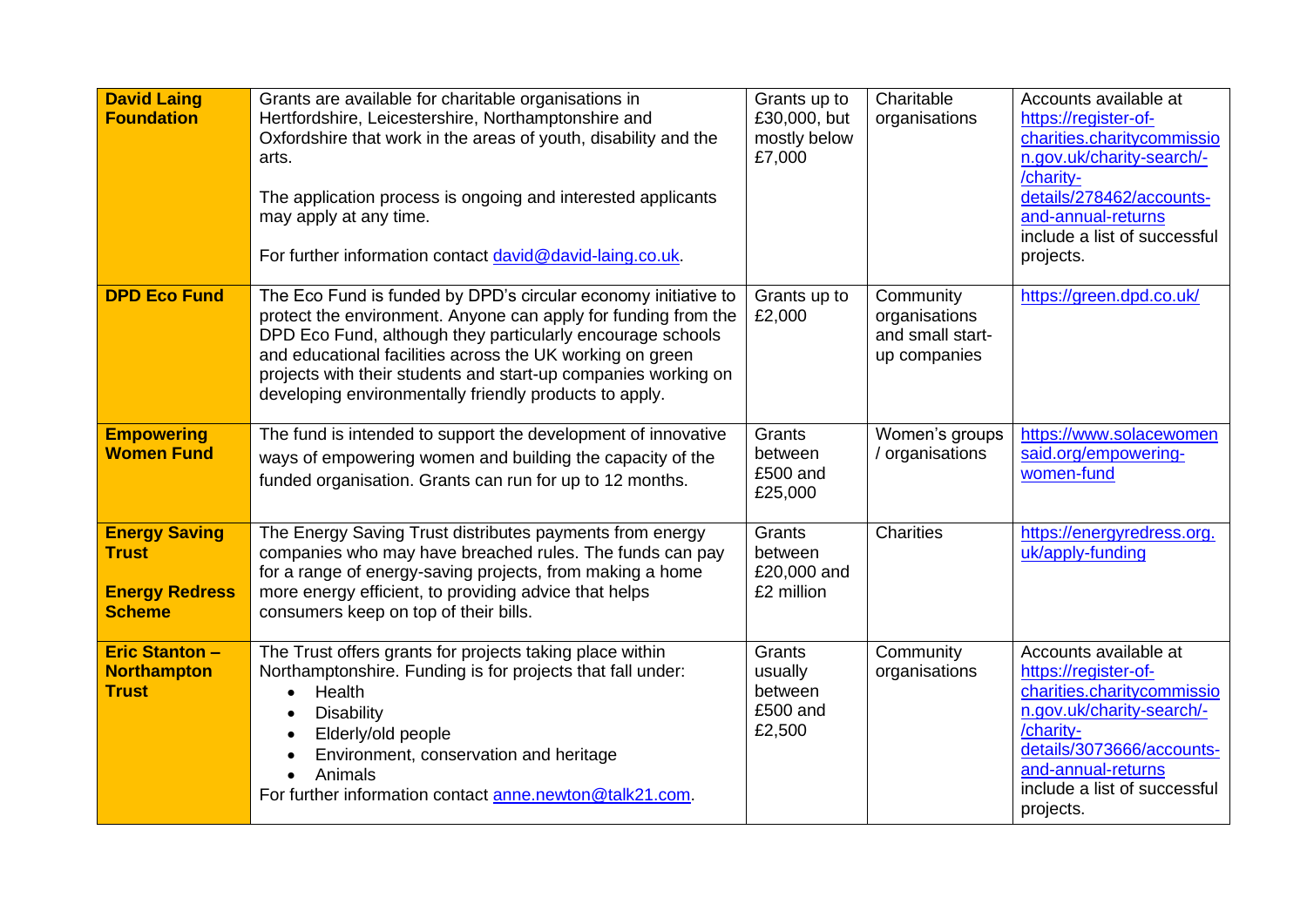| <b>The Family Fund</b><br><b>Emergency</b><br><b>Essentials</b>     | Family Fund Business Services delivers BBC Children in<br>Need's Emergency Essentials Programme. This supports<br>children and young people who are facing exceptionally difficult<br>circumstances. The programme provides items that meet a<br>child's most basic needs. All applications must be made by a<br>registered referrer.                                                                                       | <b>Essential</b><br>items, such<br>as washing<br>machines,<br>cookers and<br>fridges. | Families,<br>through a<br>registered<br>referrer.                                                                      | https://www.familyfundser<br>vices.co.uk/emergency-<br>essentials/                                   |
|---------------------------------------------------------------------|-----------------------------------------------------------------------------------------------------------------------------------------------------------------------------------------------------------------------------------------------------------------------------------------------------------------------------------------------------------------------------------------------------------------------------|---------------------------------------------------------------------------------------|------------------------------------------------------------------------------------------------------------------------|------------------------------------------------------------------------------------------------------|
| <b>The Football</b><br><b>Foundation</b>                            | The Foundation supports both small and large projects, from<br>goalposts and kit purchase to changing rooms and pitch<br>improvement.<br>Football clubs who use their facilities to encourage other<br>sporting activity are particularly encouraged.                                                                                                                                                                       | Grants<br>between<br>£10,000 and<br>£500,000                                          | Football clubs                                                                                                         | https://footballfoundation.o<br>rg.uk/looking-for-funding                                            |
| <b>The Fore</b>                                                     | From Summer 2021, The Fore is returning to its standard offer<br>of grants of up to £30,000, which can be spread over up to 3<br>years. We make unrestricted grants which have the potential to<br>have a transformational impact on an organisation.<br>The Fore is particularly looking to fund small organisations<br>working with marginalised groups and led by people in the<br>community.                            | Grants up to<br>£30,000                                                               | Any registered<br>charity, CIC,<br>CIO or<br>Community<br><b>Benefit Society</b><br>with turnover of<br>under £500,000 | https://www.thefore.org/ap<br>plying-for-funding/                                                    |
| <b>The Foyle</b><br><b>Foundation</b>                               | The Foundation's Small Grants Scheme is designed to support<br>working at grass roots and local community level, in any field,<br>across a wide range of activities.<br>Their Main Grants Scheme supports charities with a remit of<br>Arts or Learning, incl. libraries, museums, archives and SEN.<br>The Foyle School Library Scheme accepts applications from<br>state funded schools. Secondary schools and sixth form | Small grants<br>up to<br>£10,000<br>Main grants<br>£10,000 to<br>£50,000              | <b>Charities</b><br>Schools                                                                                            | http://www.foylefoundation<br>.org.uk/how-to-apply/<br>http://www.foylefoundation<br>.org.uk/how-to- |
|                                                                     | colleges are eligible, but primary schools are a higher<br>priority. Library grants are between £1,000 and £10,000                                                                                                                                                                                                                                                                                                          |                                                                                       |                                                                                                                        | apply/state-schools.php                                                                              |
| <b>Francis and</b><br><b>Masie Pryor</b><br><b>Charitable Trust</b> | The Trust is based in Peterborough and supports projects in<br>the East Midlands and East Anglia. The Trust gives grants for<br>projects related to archaeology or the environment.                                                                                                                                                                                                                                         | Grants up to<br>£500                                                                  | Not-for-profit<br>organisations                                                                                        | http://francisandmaisiepry<br>orct.org.uk/                                                           |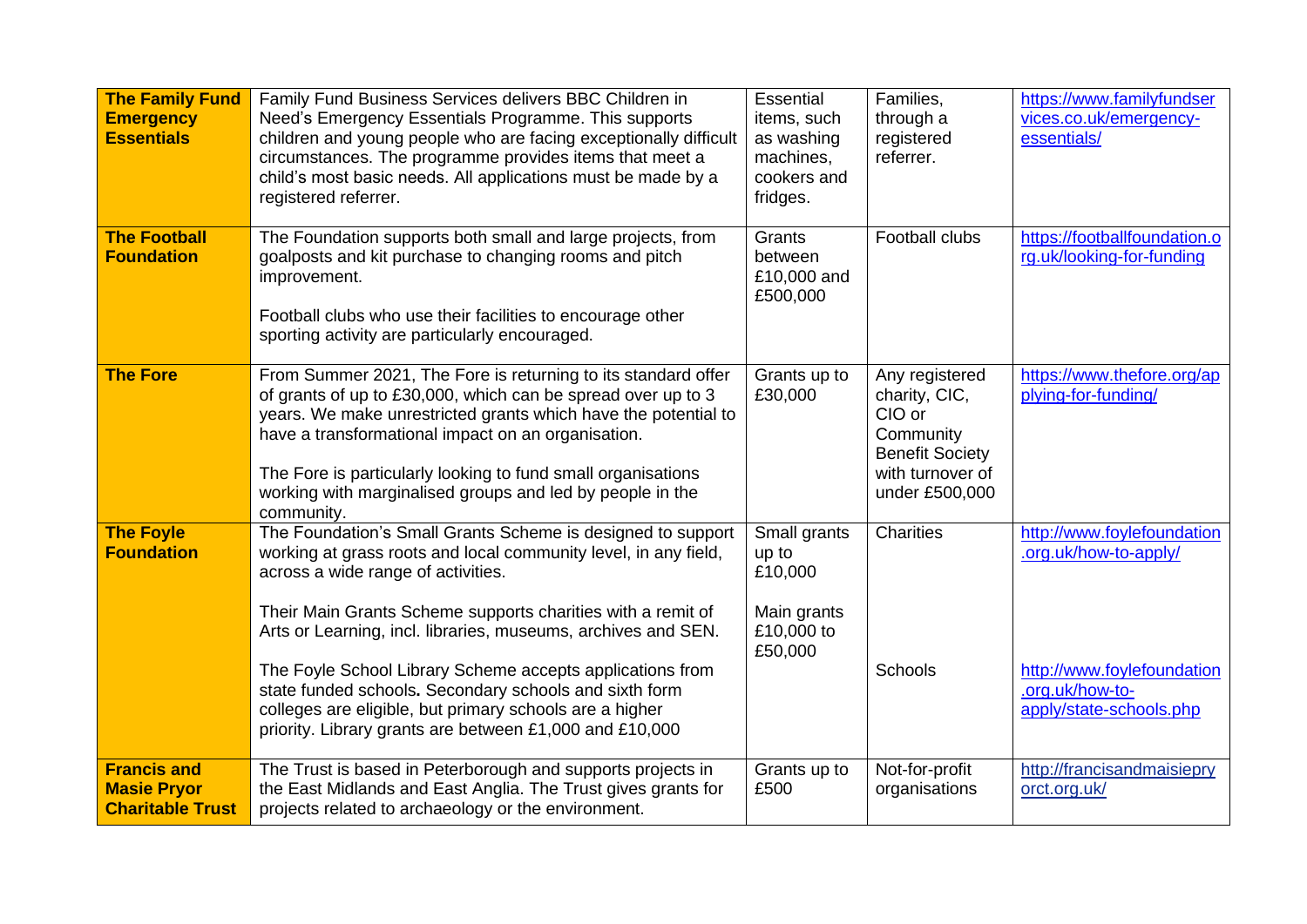| <b>Gordon Trust</b>                | Grants are available for projects in Leicestershire,<br>Nottinghamshire, Derbyshire and Northamptonshire in the<br>areas of disability, social deprivation, homelessness,<br>substance and alcohol abuse and prisoner education and<br>rehabilitation.                                                                                                                                                                                                                                                                                                                                                                                                                                                                                   | Grants from<br>£5000 to<br>£1,000                             | Charitable<br>organisations | https://www.thegordontrus<br>t.co.uk/                                       |
|------------------------------------|------------------------------------------------------------------------------------------------------------------------------------------------------------------------------------------------------------------------------------------------------------------------------------------------------------------------------------------------------------------------------------------------------------------------------------------------------------------------------------------------------------------------------------------------------------------------------------------------------------------------------------------------------------------------------------------------------------------------------------------|---------------------------------------------------------------|-----------------------------|-----------------------------------------------------------------------------|
| <b>Greggs</b><br><b>Foundation</b> | Greggs Foundation is a grant-making charity which aims to<br>build stronger, healthier communities in the areas where<br>Greggs operates. Their principle programmes are:<br>Breakfast Club Programme. Every school is provided<br>with fresh bread from their nearest Greggs shop and a<br>grant to support start-up and ongoing costs.<br>Community Holiday Club Programme provides food and<br>$\bullet$<br>activities to children during the school holidays.<br>Tackling Health Programme teaches children about<br>their own health and wellbeing.<br><b>Community Urban Rivers Regeneration Fund provides</b><br>funds to rivers trusts to run educational and community<br>based environmental projects focused on urban rivers. | Support<br>varies<br>depending on<br>programme                | Charitable<br>organisations | https://www.greggsfounda<br>tion.org.uk/                                    |
| <b>Grow Wild</b>                   | Grow Wild shares free UK native wildflower seeds to bring<br>together groups of neighbours, colleagues and students. Seed<br>'kits' enable groups to access and celebrate wildflowers by<br>transforming urban areas together - from window boxes to<br>unloved public spaces. Every group receives year-round<br>advice and inspiration. Kits are distributed each spring.<br>Grow Wild gives £500 grants to people aged 14-25 to lead<br>creative projects to engage their peers and others with UK<br>native plants and fungi.                                                                                                                                                                                                        | <b>Free Seed</b><br>Kits<br>£500 grants<br>to youth<br>groups | Community<br>organisations  | https://www.growwilduk.co<br>m/why-grow-wild/our-<br>activities-and-stories |
| <b>Hanson</b>                      | Hanson gives charitable donations to community groups near<br>to their sites and offices. One of these sites is Ketton cement<br>Woks in the north of the county.                                                                                                                                                                                                                                                                                                                                                                                                                                                                                                                                                                        | Cash or<br>materials                                          | Community<br>organisations  | https://www.hanson-<br>communities.co.uk/en/co<br>mmunity-donations         |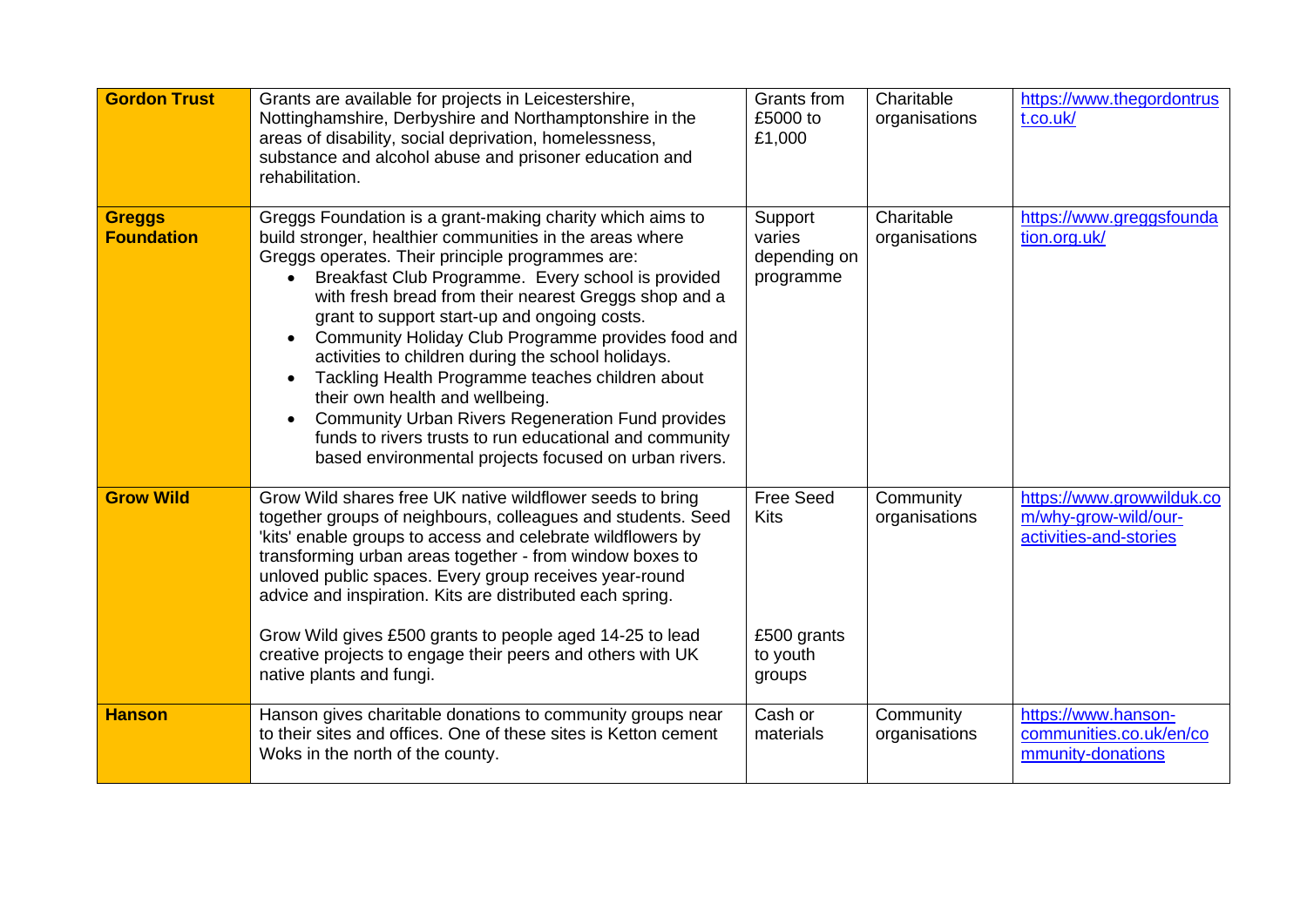| <b>Help the</b><br><b>Homeless</b>                                                         | Help the Homeless makes grants with the aim of helping<br>homeless people return to the community and enabling them to<br>resume a normal life.                                                                                                                                                                                                                                                             | Grants up to<br>£5,000                                                                | Charitable<br>organisations                                      | https://www.help-the-<br>homeless.org.uk/                                                                           |
|--------------------------------------------------------------------------------------------|-------------------------------------------------------------------------------------------------------------------------------------------------------------------------------------------------------------------------------------------------------------------------------------------------------------------------------------------------------------------------------------------------------------|---------------------------------------------------------------------------------------|------------------------------------------------------------------|---------------------------------------------------------------------------------------------------------------------|
| <b>Hedley</b><br><b>Foundation</b>                                                         | The Foundation is inviting applications for projects to improve<br>the quality of life of disadvantaged and vulnerable people.<br>The Foundation typically makes around 250 awards of up to<br>£5,000 each year for initiatives that benefit the lives of young<br>people, disabled people, elderly people, the terminally ill and<br>otherwise disadvantaged people and their carers.                      | Grants up to<br>£5,000                                                                | Charitable<br>organisations                                      | http://www.hedleyfoundati<br>on.org.uk/apply-now                                                                    |
| <b>Home Instead</b><br><b>Bring Joy</b><br><b>Foundation</b>                               | The Foundation funds activities and projects that further the<br>needs of our ageing adult population through well-being<br>activities and programmes to prevent social isolation and<br>loneliness.<br>We have lowered our age category to support the over 55s.                                                                                                                                           | Grants up to<br>£1,500 for<br>charities and<br>£500 for<br>community<br>organisations | Charities and<br>small grass<br>roots community<br>organisations | https://www.bringjoyfound<br>ation.org/apply-for-a-<br>grant/                                                       |
| <b>Homelessness</b><br><b>Winter</b><br><b>Transformation</b><br><b>Fund</b>               | Homeless Link and Housing Justice will provide an insight into<br>the Homelessness Winter Transformation Fund through a<br>webinar to be held on June 14th.<br>The session will aim to provide an in-depth look into the key<br>objectives and aims of the fund. A Q & A session will take<br>place at the end of the session but organisations are<br>encouraged to submit questions prior to the session. | To be<br>confirmed                                                                    | Community<br>organisations<br>and faith groups                   | https://www.homeless.org.<br>uk/homelessness-winter-<br>transformation-fund-<br>202122-%E2%80%93-<br>revenue-stream |
| Landfill<br><b>Communities</b><br><b>Fund - SUEZ</b><br><b>Communities</b><br><b>Trust</b> | SUEZ Communities Trust (formerly SITA) provides funding for<br>capital projects to improve public amenities, including parks,<br>play areas, nature reserves and village halls.<br>Projects need to be located near a SUEZ landfill site. See<br>postcode checker on the website for eligibility.                                                                                                           | Grants up to<br>£50,000                                                               | Not-for-profit<br>organisations                                  | https://www.suezcommuni<br>tiestrust.org.uk/                                                                        |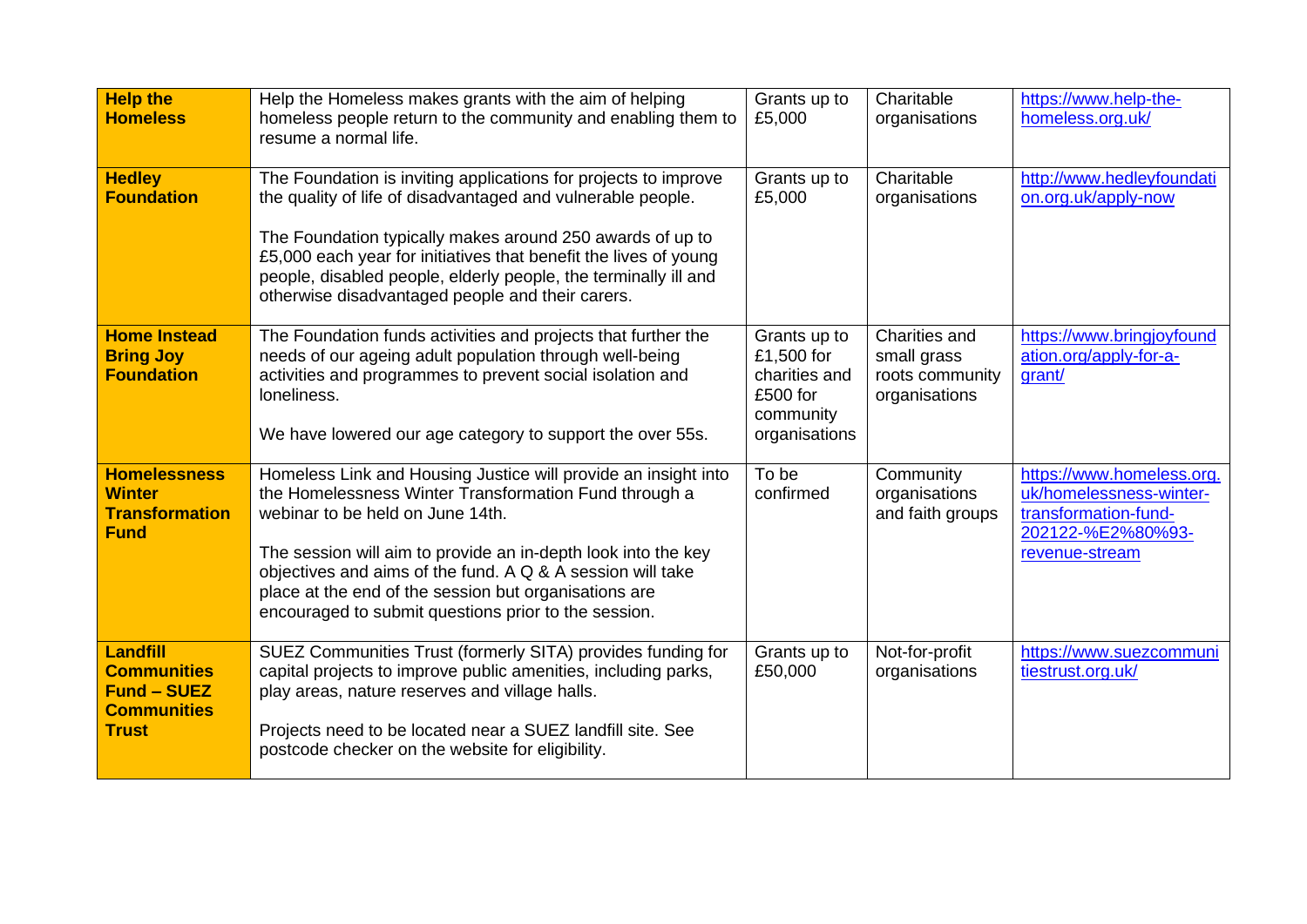| Landfill<br><b>Communities</b><br><b>Fund - Biffa</b>        | Biffa operates in the same way as SUEZ (above), for projects<br>near Biffa landfill sites.                                                                                                                                                                                                                                                                        | Grants up to<br>£75,000              | Not-for-profit<br>organisations                                                                           | http://www.biffa-<br>award.org/                                                                          |
|--------------------------------------------------------------|-------------------------------------------------------------------------------------------------------------------------------------------------------------------------------------------------------------------------------------------------------------------------------------------------------------------------------------------------------------------|--------------------------------------|-----------------------------------------------------------------------------------------------------------|----------------------------------------------------------------------------------------------------------|
| Landfill<br><b>Communities</b><br><b>Fund - FCC</b>          | FCC operates in the same way as SUEZ (above), for projects<br>near FCC landfill sites.                                                                                                                                                                                                                                                                            | Up to<br>£100,000                    | Not-for-profit<br>organisations                                                                           | https://fcccommunitiesfou<br>ndation.org.uk/                                                             |
| <b>Landfill</b><br><b>Communities</b><br><b>Fund-Augean</b>  | Augean operates in the same way as SUEZ (above), for<br>projects near Augean landfill sites.                                                                                                                                                                                                                                                                      | Up to<br>£50,000                     | Not-for-profit<br>organisations                                                                           | www.grantscape.org.uk/fu<br>nd/augean-community-<br>fund/                                                |
| Landfill<br><b>Communities</b><br><b>Fund - Viridor</b>      | Viridor operates in the same way as SUEZ (above), for projects<br>near Viridor landfill sites.                                                                                                                                                                                                                                                                    | Up to<br>£50,000                     | Not-for-profit<br>organisations                                                                           | https://www.viridor-<br>credits.co.uk/apply-<br>funding                                                  |
| <b>Lloyds Bank</b><br><b>Foundation</b>                      | Charities helping people overcome complex social issues,<br>such as homelessness, trafficking and domestic abuse, can<br>apply for two-year unrestricted funding. This year the<br>Foundation will be open all year rather than through funding<br>rounds, so that charities can apply when they are ready.                                                       | Grants of<br>£50,000 over<br>2 years | Charities with an<br>annual income<br>of £25,000 to £1<br>million                                         | https://www.lloydsbankfou<br>ndation.org.uk/we-fund                                                      |
|                                                              | Charities where more than half of the Trustee Board self-<br>identify as belonging to a Black, Asian or minority ethnic<br>community can also apply for two-year, unrestricted grants of<br>£50,000 from the Foundation's Racial Equity fund.                                                                                                                     |                                      |                                                                                                           | https://www.lloydsbankfou<br>ndation.org.uk/we-<br>fund/racial-equity                                    |
| <b>Low Carbon</b><br><b>Workspaces</b>                       | Low Carbon Workspaces provides grants to help pay for the<br>installation of energy efficiency upgrades. Community<br>organisations and charities can access the fund provided they<br>generate more than 51% of their income from trading activities<br>(as opposed to donations etc). Contact Jamie Gowers:<br>Jamie.Gowers@ngagesolutions.co.uk, 01494 928902. | Up to £5,000                         | Charities and<br>community<br>organisations,<br>SMEs, village<br>halls and<br>community<br>shops and pubs | https://www.lowcarbonwor<br>kspaces.co.uk/eligible-<br>projects/                                         |
| <b>Mackaness</b><br><b>Family</b><br><b>Charitable Trust</b> | The Trust is based in Northamptonshire and makes donations<br>to a wide variety of community projects.                                                                                                                                                                                                                                                            | Grants<br>between £50<br>and £3,000  | Community<br>organisations                                                                                | Accounts available at<br>https://register-of-<br>charities.charitycommissio<br>n.gov.uk/charity-search/- |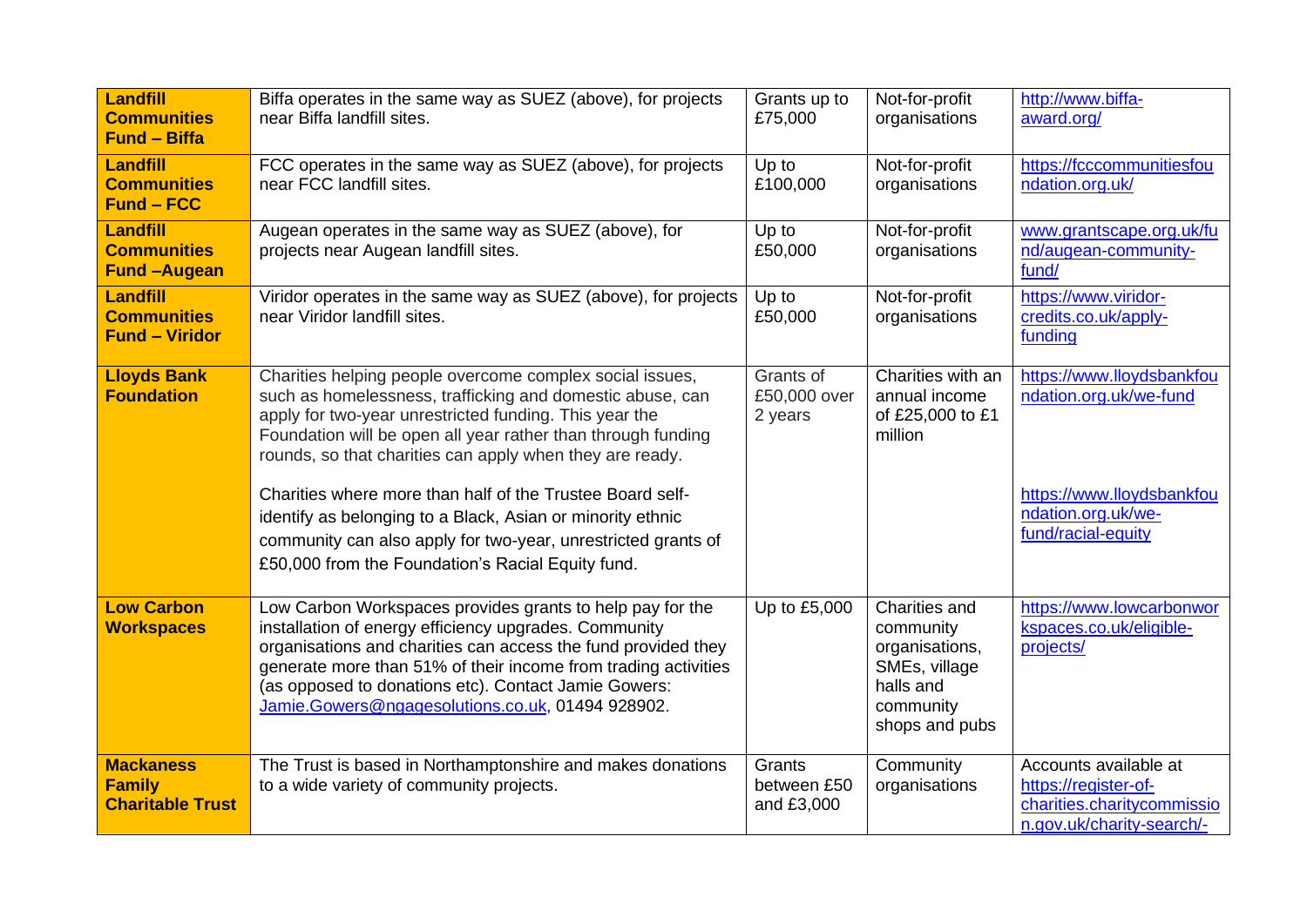| <b>Magic Little</b>                                                                | For more details, contact<br>olivermackaness@billingfinance.co.uk.<br>Magic Little Grants have expanded their eligibility criteria.                                                                                                                                                                                                                                                                                                                                                                                       | £500                                       | Local charities                                                          | /charity-<br>details/4022129/accounts-<br>and-annual-return, include<br>successful projects.<br>https://localgiving.org/mag                                                                                            |
|------------------------------------------------------------------------------------|---------------------------------------------------------------------------------------------------------------------------------------------------------------------------------------------------------------------------------------------------------------------------------------------------------------------------------------------------------------------------------------------------------------------------------------------------------------------------------------------------------------------------|--------------------------------------------|--------------------------------------------------------------------------|------------------------------------------------------------------------------------------------------------------------------------------------------------------------------------------------------------------------|
| <b>Grants</b>                                                                      | Previously, funding had to go towards projects that were<br>delivering physical activities. Funding can now go towards:<br>Improving mental wellbeing<br>Enabling community participation in the arts<br>Preventing or reducing the impact of poverty<br>Supporting marginalised groups and promoting equality<br>Improving biodiversity and green spaces<br>$\bullet$<br>Enabling participation in physical activity<br>$\bullet$<br>Responding to the climate emergency<br>Increasing community access to outdoor space |                                            | and community<br>groups                                                  | ic-little-grants/                                                                                                                                                                                                      |
| <b>Margaret Giffen</b><br><b>Charitable Trust</b>                                  | The trust aims to provide financial assistance to charities who<br>provide in particular support to children, elderly people and<br>other vulnerable individuals particularly but not exclusively<br>within the Northamptonshire area. The trust also has an<br>interest in supporting equine related charities particularly those<br>within the aims outlined above.<br>For more details, call 01536 276727.                                                                                                             | Grants<br>between<br>£2,000 and<br>£20,000 | Local charities                                                          | Accounts available at<br>https://register-of-<br>charities.charitycommissio<br>n.gov.uk/charity-search/-<br>/charity-<br>details/1022838/accounts-<br>and-annual-returns,<br>include a list of successful<br>projects. |
| <b>Market</b><br><b>Harborough</b><br><b>Building Society</b><br><b>Foundation</b> | The Foundation will give grants for small capital projects (e.g.<br>purchase of equipment). They only cover part of<br>Northamptonshire, so check the map on their website before<br>applying.                                                                                                                                                                                                                                                                                                                            | Grants<br>between<br>£250 and<br>£5,000    | Community<br>organisations                                               | https://mhbs.co.uk/my-<br>membership/charitable-<br>foundation/                                                                                                                                                        |
| <b>Matthew Good</b><br><b>Foundation</b>                                           | Every three months, the Grants for Good fund shares £10,000<br>between 5 shortlisted projects that have a positive impact on<br>The 5 shortlisted projects will be voted for by John Good Group<br>employees. These five charities will all receive a share of £10,000                                                                                                                                                                                                                                                    | Grants<br>between<br>£1,000 and<br>£3,500  | Small charities,<br>community<br>projects and<br>social<br>entrepreneurs | https://www.matthewgoodf<br>oundation.org/grantsforgo<br>od/                                                                                                                                                           |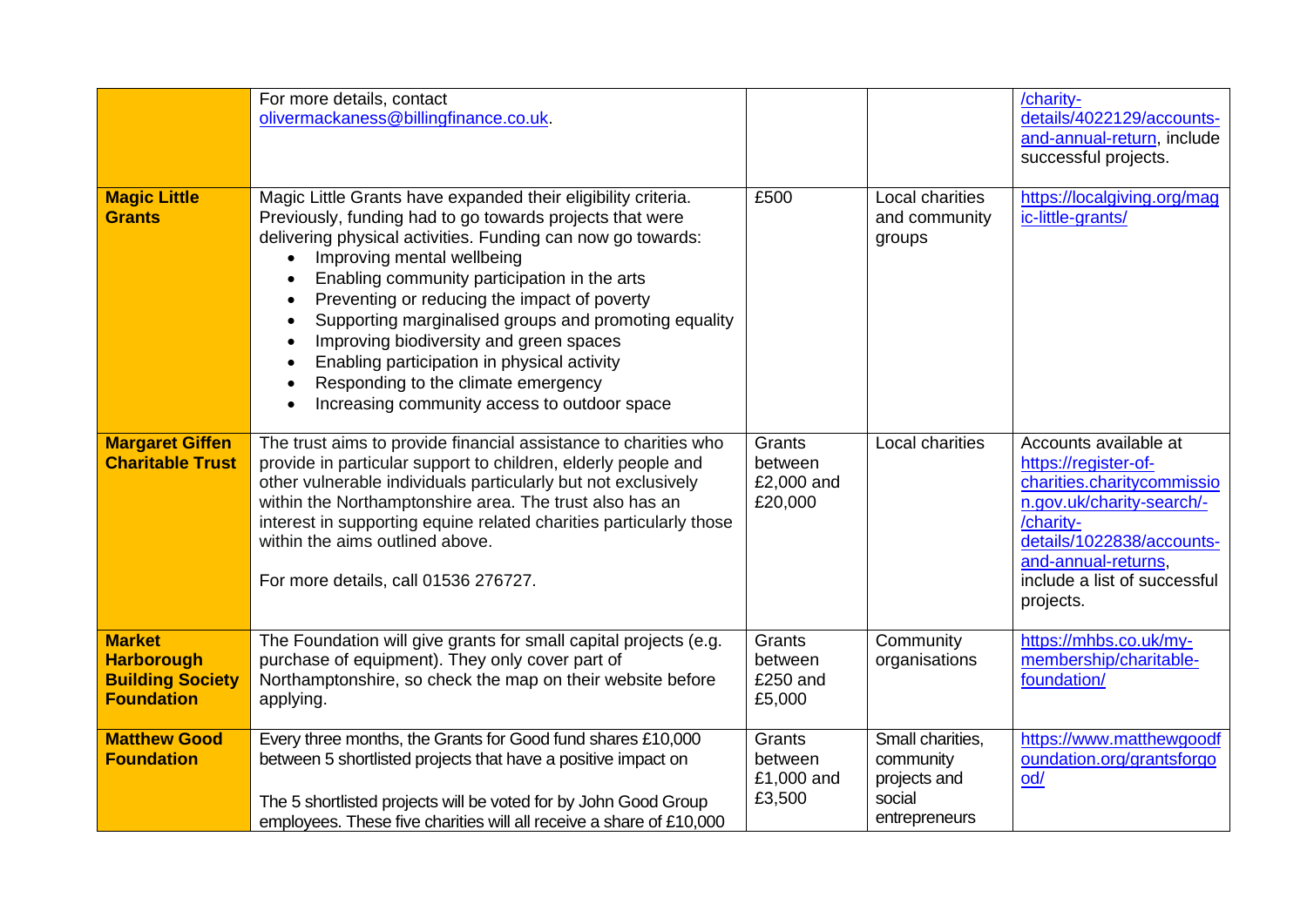|                                                             | - the more votes a cause receives, the bigger the donation.<br>Following the vote, the project that receives the most votes will<br>receive a grant of £3,500, second place £2,500, third place £2,000<br>and fourth and fifth place will both receive £1,000.                                                                                                         |                                        |                                                                                                         |                                                                                                            |
|-------------------------------------------------------------|------------------------------------------------------------------------------------------------------------------------------------------------------------------------------------------------------------------------------------------------------------------------------------------------------------------------------------------------------------------------|----------------------------------------|---------------------------------------------------------------------------------------------------------|------------------------------------------------------------------------------------------------------------|
| <b>Maud Elkington</b><br><b>Charitable Trust</b>            | The Trust gives grants to organisations in Leicestershire and<br>Northamptonshire. Funding can be for a wide variety of<br>projects, if they have a lasting benefit to the community.<br>Contact Helen Pole, based at the Shakespeare Martineau law<br>firm in Leicester, on 03300 240 333. Address: 2, Colton Sq.<br>Leicester, LE1 1QH, email helen.pole@shma.co.uk. | Grants from<br>£100 to over<br>£10,000 | Community<br>organisations<br>including Parish<br>& Town Councils                                       | https://register-of-<br>charities.charitycommissio<br>n.gov.uk/charity-search/-<br>/charity-details/263929 |
| <b>Mick George</b><br><b>Community</b><br><b>Fund</b>       | Mick George provides funding for capital projects to improve<br>public amenities, including parks, play areas, nature reserves<br>and village halls. The fund operates across Northamptonshire.                                                                                                                                                                        | Grants up to<br>£50,000                | Not-for-profit<br>organisations                                                                         | www.grantscape.org.uk/fu<br>nd/mick-george-<br>community-fund/                                             |
| <b>Morrisons</b><br><b>Foundation</b>                       | The Morrisons Foundation awards grant funding for charity<br>projects which make a positive difference in local communities.<br>The Foundation also matches colleague fundraising which<br>supports registered charities throughout the UK.                                                                                                                            | Grants up to<br>£25,000                | Registered<br>Charities                                                                                 | https://www.morrisonsfou<br>ndation.com/grant-<br>funding-request/                                         |
| <b>Museum</b><br><b>Development</b><br><b>East Midlands</b> | Grants for a variety of projects are available for Accredited<br>Museums and those working towards Accreditation.                                                                                                                                                                                                                                                      | Grants up to<br>£5,000                 | <b>Museums</b>                                                                                          | https://mdem.org.uk/supp<br>ort-grants/                                                                    |
| <b>Nationwide</b>                                           | Grants for projects which support vulnerable people by:<br>Preventing people from losing their home<br>Helping people into a home or<br>Supporting people to thrive within the home<br>environment                                                                                                                                                                     | Grants up to<br>£50,000                | Registered<br>Charities,<br>Community<br><b>Benefit Societies</b><br>or Community<br><b>Land Trusts</b> | https://www.nationwideco<br>mmunitygrants.co.uk/                                                           |
| <b>Neighbourhood</b><br><b>Planning</b>                     | All groups undertaking a neighbourhood plan / neighbourhood<br>development order are eligible to apply for up to £10,000.<br>Designated neighbourhood forums, and groups based in<br>deprived areas are eligible to apply for up to £8,000 extra.                                                                                                                      | Grants up to<br>£10,000 or<br>£18,000  | Neighbourhood<br>planning groups                                                                        | https://neighbourhoodplan<br>ning.org/about/grant-<br>funding/                                             |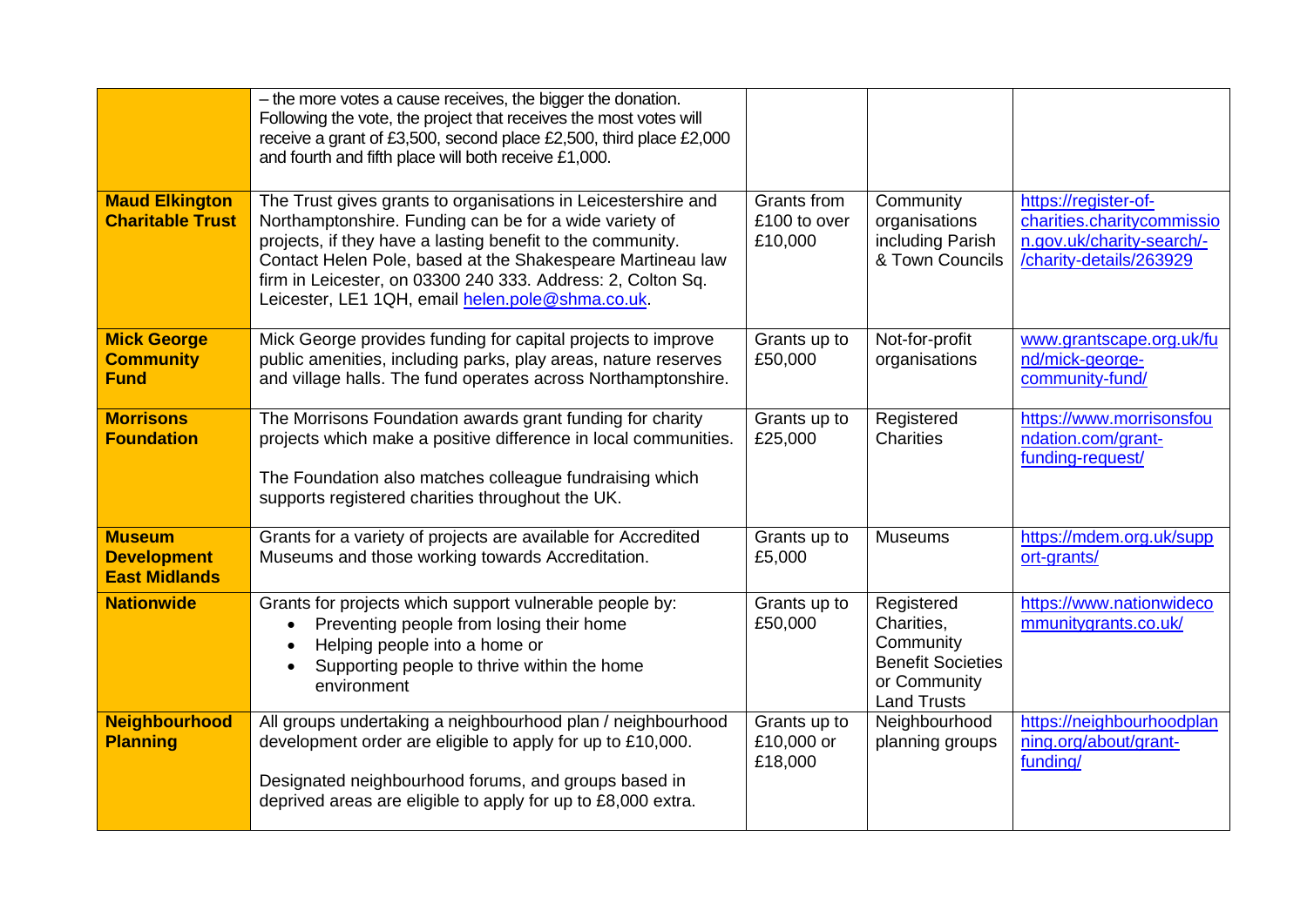| <b>NESTA</b><br><b>Culture Funds</b>                         | The Arts & Culture Impact Fund is open for applications until<br>summer 2023, offering loans between £150,000 and £1 million<br>for UK based arts, culture and heritage organisations that have<br>a clear social mission.<br>The Cultural Impact Development Fund is open for applications<br>until March 2023, offering small-scale repayable finance<br>between £25,000 - £150,000 to socially driven arts and cultural<br>organisations based in England. | These are<br>Loans, not<br>Grants       | Arts, culture and<br>heritage<br>organisations                                            | https://www.artsculturefina<br>nce.org/our-funds/                           |
|--------------------------------------------------------------|---------------------------------------------------------------------------------------------------------------------------------------------------------------------------------------------------------------------------------------------------------------------------------------------------------------------------------------------------------------------------------------------------------------------------------------------------------------|-----------------------------------------|-------------------------------------------------------------------------------------------|-----------------------------------------------------------------------------|
| <b>NESTA</b><br><b>Common Call</b><br><b>Funds</b>           | Nesta are specifically looking for organisations that are<br>creating impact in underserved communities and providing<br>services to people that have been adversely affected by the<br>COVID crisis in terms of physical health, mental health and/or<br>financial sustainability. The people you support should<br>primarily be people that identify as Black or Mixed with Black.                                                                          | Grants of<br>£5,000 or<br>£12,500       | Organisations<br>led by people<br>that identify as<br><b>Black or Mixed</b><br>with Black | https://www.commoncall.f<br>und/fund-two.html                               |
| <b>Northants.</b><br><b>Community</b><br><b>Foundation</b>   | The Northamptonshire Community Foundation (NCF) provides<br>a range of different grants to community organisations.<br>Staff are always available to talk with applicants about<br>proposed projects and will suggest the most relevant fund for<br>your funding bid. Staff are also happy to look at draft<br>applications via email.                                                                                                                        | Grants up to<br>£5,000                  | Community<br>organisations                                                                | http://www.ncf.uk.com/gra<br>nts/                                           |
| <b>Northants. PCC</b>                                        | The Office of the Northamptonshire Police, Fire and Crime<br>Commissioner runs the following funds:<br><b>Making Northamptonshire Safer</b><br>Road Safety Community Fund and<br><b>Tackling Hate Crime Fund</b>                                                                                                                                                                                                                                              | Grants up to<br>£5,000                  | Community<br>organisations                                                                | http://www.northantspfcc.<br>org.uk/public-<br>funding/grants/              |
| <b>Paul Hamlyn</b><br><b>Foundation</b><br><b>Youth Fund</b> | The Youth Fund supports organisations whose main purpose<br>is working with and for young people (aged 14-25) who face<br>complex transitions to adulthood.<br>The Fund provides core operating costs.                                                                                                                                                                                                                                                        | Grants up to<br>£90,000 over<br>3 years | Community<br>organisations<br>with an income<br>between £25K<br>and £5 million            | https://www.phf.org.uk/fun<br>ds/youth-fund/#overview-<br>of-the-youth-fund |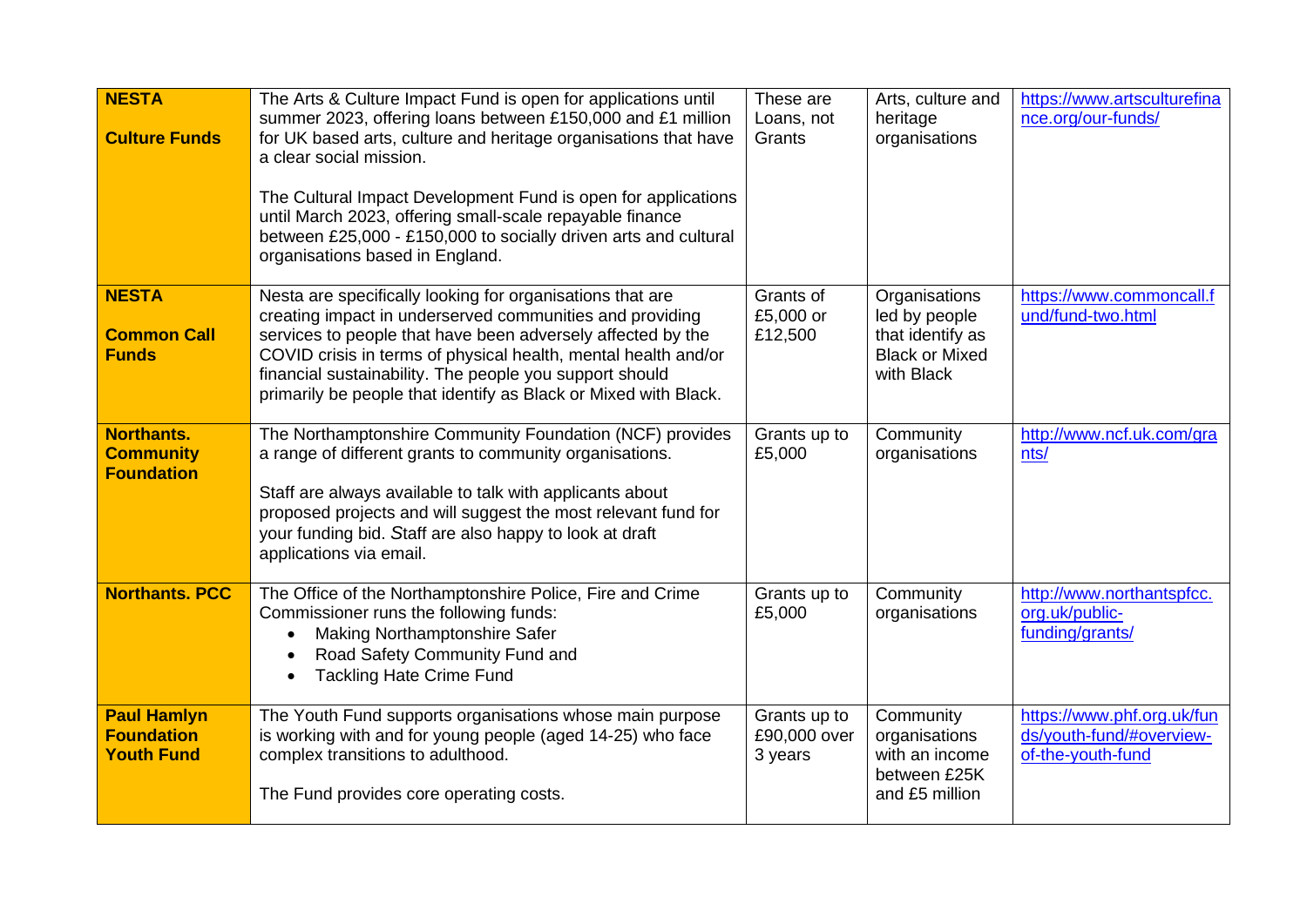| <b>People's</b><br><b>Postcode</b><br><b>Lottery</b>                                     | The People's Postcode Lottery Postcode Places Trust provides<br>funding under the following themes:<br>Improving mental wellbeing<br>$\bullet$<br>Enabling community participation in the arts<br>Preventing or reducing the impact of poverty<br>Supporting marginalised groups and promoting equality<br>Improving biodiversity & green spaces<br>$\bullet$<br>Enabling participation in physical activity<br>Responding to the climate emergency<br>$\bullet$<br>Increasing community access to outdoor space | Grants up to<br>£2,000 for<br>community<br>groups and<br><b>CICs</b><br>Grants up to<br>£20,000 for<br>registered<br>charities | Community<br>organisations,<br>CICs and<br>charities                                  | https://www.postcodeplac<br>estrust.org.uk/apply-for-a-<br>grant/                                                                                                                                                     |
|------------------------------------------------------------------------------------------|------------------------------------------------------------------------------------------------------------------------------------------------------------------------------------------------------------------------------------------------------------------------------------------------------------------------------------------------------------------------------------------------------------------------------------------------------------------------------------------------------------------|--------------------------------------------------------------------------------------------------------------------------------|---------------------------------------------------------------------------------------|-----------------------------------------------------------------------------------------------------------------------------------------------------------------------------------------------------------------------|
| <b>Persimmon</b><br><b>Homes:</b><br><b>Community</b><br><b>Champions</b><br><b>Fund</b> | Persimmon Community Champions funds local good causes<br>across the UK. Each of their 31 businesses and the head office<br>gives away up to £2,000 every month. All you need to do is<br>complete the online form, telling them why your group or<br>charity deserves a donation.                                                                                                                                                                                                                                | Grants up to<br>£1,000                                                                                                         | Not for profits<br>groups or<br>organisations,<br>including Parish<br>& Town Councils | https://www.persimmonho<br>mes.com/community-<br>champions/                                                                                                                                                           |
| <b>Phillips</b><br><b>Charitable Trust</b>                                               | The Trust is based in Northamptonshire and gives donations to<br>general charitable projects, particularly the environment /<br>conservation / heritage and animals.<br>For further details, contact anne@rydalchurchlane.plus.com.                                                                                                                                                                                                                                                                              | Grants<br>usually up to<br>£2,000                                                                                              | Small local<br>organisations                                                          | Accounts available at<br>https://register-of-<br>charities.charitycommissio<br>n.gov.uk/charity-search/-<br>/charity-<br>details/1057019/accounts-<br>and-annual-returns<br>include a list of successful<br>projects. |
| <b>Poundland</b><br><b>Foundation</b>                                                    | The Foundation is offering £825,000 in grants over the next 12<br>months to community projects, starting with sports kits or<br>equipment for children's sports teams.<br>Applications for the first grant window opened Tuesday 1 June.<br>There are 250 grants of up to £750 each available.                                                                                                                                                                                                                   | Grants of<br>£750                                                                                                              | Round one is for<br>children's sports<br>teams                                        | https://poundlandfoundati<br>on.org.uk/                                                                                                                                                                               |
| <b>Power to</b><br><b>Change</b>                                                         | Power to Change runs three different funds to help community<br>businesses, such as community shops and pubs.                                                                                                                                                                                                                                                                                                                                                                                                    |                                                                                                                                | Community<br>businesses                                                               | https://www.powertochang<br>e.org.uk/get-<br>support/community-                                                                                                                                                       |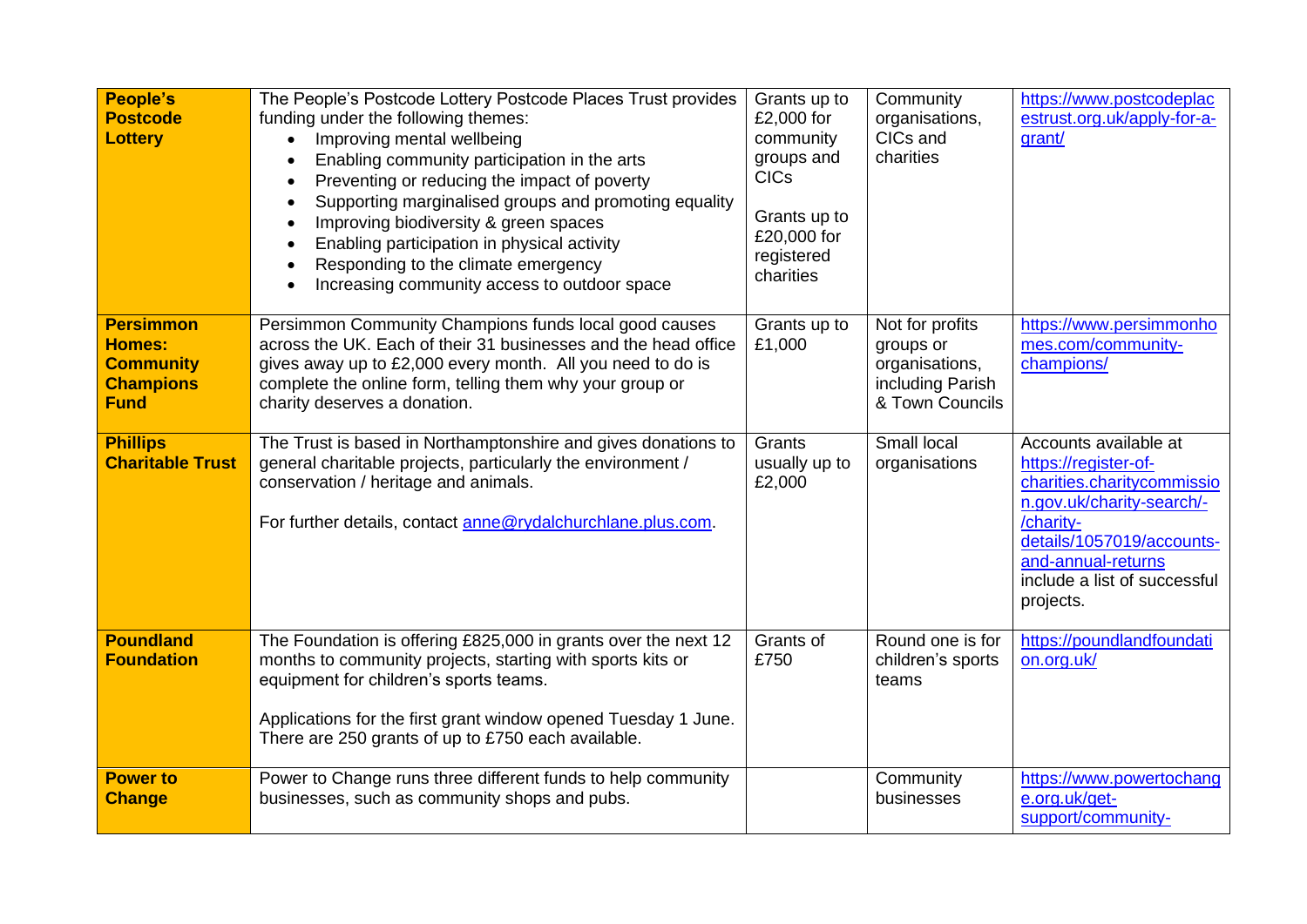|                                                       | Community Business Crowdmatch is designed to help<br>community businesses such as community shops and pubs to<br>raise funds to cover key costs and help build a network of<br>supporters.                                                                                                                                                                            | Match<br>funding up to<br>£10,000                                    |                                                              | business-renewal-<br>initiative/                                                                                                    |
|-------------------------------------------------------|-----------------------------------------------------------------------------------------------------------------------------------------------------------------------------------------------------------------------------------------------------------------------------------------------------------------------------------------------------------------------|----------------------------------------------------------------------|--------------------------------------------------------------|-------------------------------------------------------------------------------------------------------------------------------------|
|                                                       | The ReBoost fund provides grant funding and matched equity<br>investment to support community businesses to raise<br>community shares capital that can support their recovery, pivot<br>or expand the business in response to Covid-19.                                                                                                                               | Match<br>funding up to<br>£25,000                                    |                                                              |                                                                                                                                     |
|                                                       | The Community Shares Booster Programme support<br>community business in launching their community shares offer<br>and by matching the amount they are able to raise.                                                                                                                                                                                                  | Match<br>funding up to<br>£100,000                                   |                                                              |                                                                                                                                     |
| <b>Ragdoll</b><br><b>Foundation</b>                   | The Foundation's Open Grants Scheme supports the cultural<br>sector's work with children and young people. Our vision is to<br>support high quality, innovative arts engagement projects<br>where the concerns of childhood can be heard. There are two<br>strands: Small Grants and Main Grants.                                                                     | Small grants<br>up to £1, 500<br>Main grants<br>£5,000 to<br>£20,000 | Community<br>organisations                                   | https://www.ragdollfounda<br>tion.org.uk/portfolio/grant-<br>giving                                                                 |
| <b>Rock</b><br><b>Foundation</b><br><b>Youth Club</b> | The Trust is happy to consider applications from young people<br>living within the Rushden and surrounding villages area and<br>local groups and organisations with projects that fall within the<br>Trust remit. For more information, contact<br>rockfoundationrushden@btinternet.com.                                                                              | Grants up to<br>£500                                                 | Community<br>organisations                                   | https://register-of-<br>charities.charitycommissio<br>n.gov.uk/charity-search/-<br>/charity-<br>details/304242/charity-<br>overview |
| <b>Save Money Cut</b><br><b>Carbon</b>                | SALIX run the SEELS energy efficiency project interest free<br>loan which enables public sector and schools to complete<br>energy efficiency works using the savings generated, so they<br>can decarbonise and not have to shell out funds.<br>As part of this we energy audit schools with no charge to<br>ascertain eligibility and savings opportunities for them. | Loans, not<br>grants                                                 | Schools,<br>businesses and<br>public sector<br>organisations | https://www.savemoneycu<br>tcarbon.com/sustainability<br>-services/                                                                 |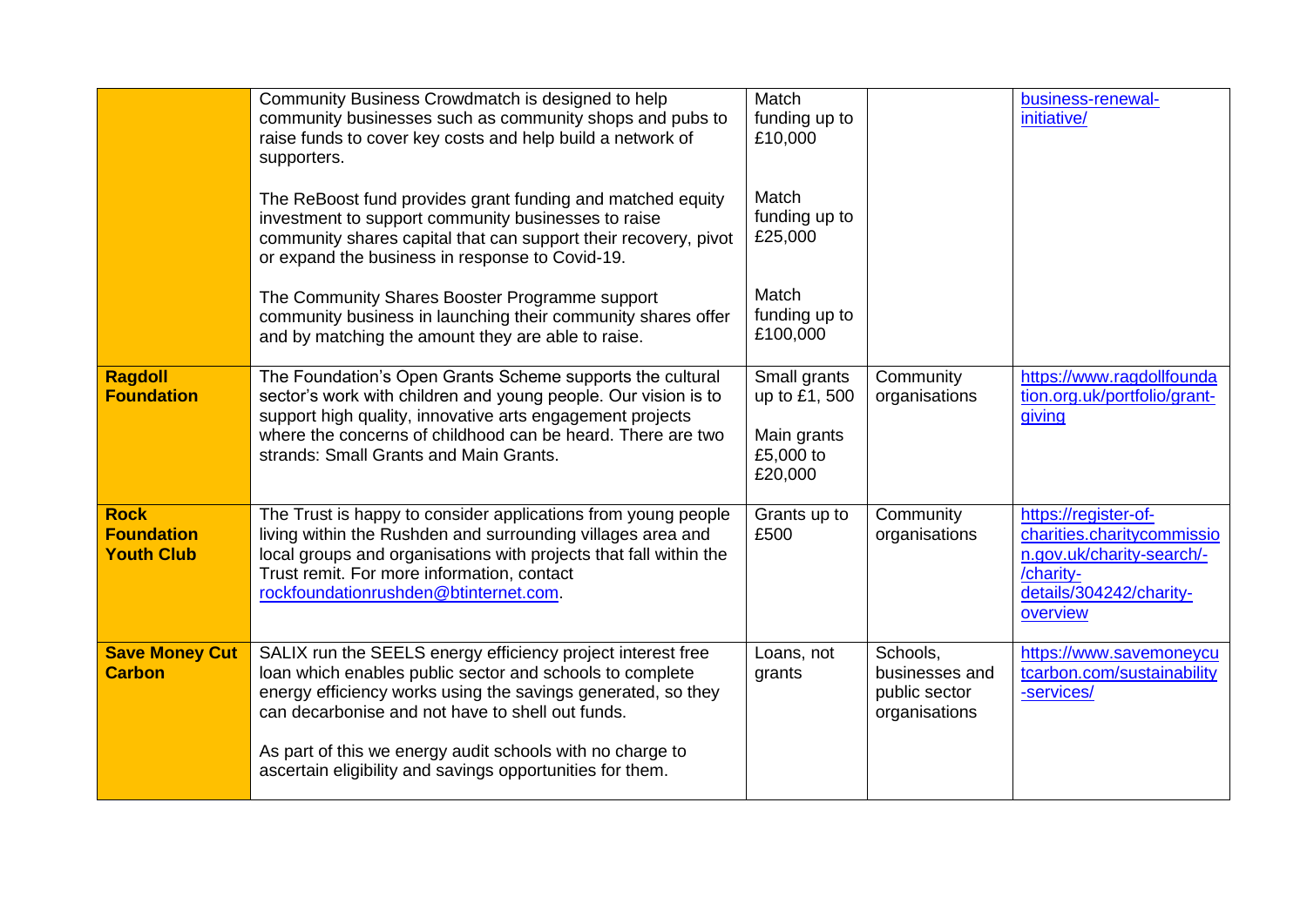| <b>The Screwfix</b><br><b>Foundation</b>           | The Foundation supports projects which:<br>Help those in need by reason of financial hardship,<br>$\bullet$<br>sickness, distress or other disadvantages and<br>Relate to the repair, maintenance, improvement or<br>$\bullet$<br>construction of homes and community buildings.<br>This can include repairing run-down buildings and decorating<br>the homes of people living with illness and disability. | Grants up to<br>£5,000                      | Charities and<br>not for profit<br>community<br>organisations                                      | https://www.screwfix.com/<br>help/screwfixfoundation/                                                                                                                                                                |
|----------------------------------------------------|-------------------------------------------------------------------------------------------------------------------------------------------------------------------------------------------------------------------------------------------------------------------------------------------------------------------------------------------------------------------------------------------------------------|---------------------------------------------|----------------------------------------------------------------------------------------------------|----------------------------------------------------------------------------------------------------------------------------------------------------------------------------------------------------------------------|
| <b>Scott Bader</b>                                 | Scott Bader sites around the Group are encouraged to support<br>their local communities. The Head Office is based in Wollaston<br>and offers a range of benefits to local communities, including<br>sponsoring and organising a local community events.                                                                                                                                                     | Grants up to<br>£5,000                      | Charities and<br>not for profit<br>community<br>organisations                                      | https://www.scottbader.co<br>m/humanity/our-<br>society/the-difference-<br>funding-makes/                                                                                                                            |
| <b>SEMLEP</b><br><b>Community</b><br><b>Grants</b> | The Community Grants programme offers funding to deliver<br>local projects that help people move back into work or training.<br>Grants can cover 100% of project costs.<br>The programme will re-open for a sixth round on June 9th.                                                                                                                                                                        | Grants<br>between<br>£10,000 and<br>£20,000 | Voluntary and<br>community<br>sector<br>organisations                                              | https://www.semlep.com/c<br>ommunity-grants/                                                                                                                                                                         |
| <b>The Seven Stars</b><br><b>Foundation</b>        | Funding for projects supporting those challenged by abuse;<br>addiction; those who are young carers; those who are<br>homeless, under the following themes:<br>Supporting young people aged 16 years and under.<br>Enabling young people to have the best start in life.<br>Based in geographical areas of deprivation.                                                                                     | Grants up to<br>£2,500                      | Charities and<br>not for profit<br>community<br>organisations<br>with a turnover<br>of under £1.5M | https://the7starsfoundatio<br>n.co.uk/apply/project-<br>funding-application                                                                                                                                          |
| <b>Sudborough</b><br><b>Foundation</b>             | The Foundation supports a wide variety of community projects<br>and prefers to fund charities with a connection to<br>Northamptonshire.<br>For more information, contact<br>chair@sudboroughfoundation.org.uk                                                                                                                                                                                               | Grants up to<br>£1,000                      | <b>Charities</b>                                                                                   | Accounts available at<br>https://register-of-<br>charities.charitycommissio<br>n.gov.uk/charity-search/-<br>/charity-<br>details/272323/accounts-<br>and-annual-returns<br>include a list of successful<br>projects. |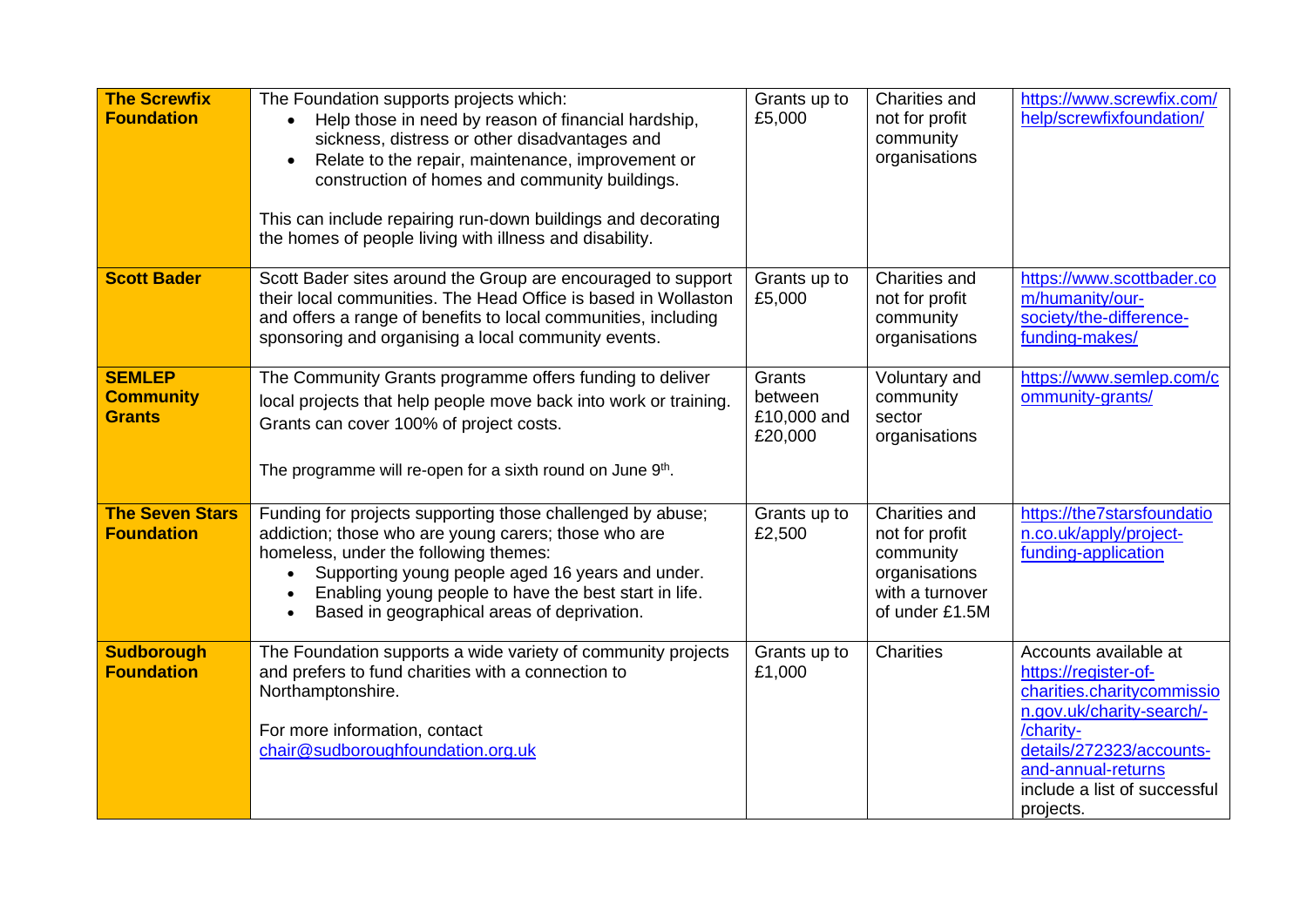| <b>Support</b><br><b>Adoption for</b><br><b>Pets</b> | Pets at Home and its charity Support Adoption for Pets<br>provides grants for rescue centres. They give a varied range of<br>grants, with the largest to date being £176,000.                                                                                                                                                                                                                                                                                                                                                                                          | Grants from<br>£250<br>upwards                               | Animal rescue<br>centres                                        | https://www.supportadopti<br>onforpets.co.uk/grant-<br>programme/                                               |
|------------------------------------------------------|------------------------------------------------------------------------------------------------------------------------------------------------------------------------------------------------------------------------------------------------------------------------------------------------------------------------------------------------------------------------------------------------------------------------------------------------------------------------------------------------------------------------------------------------------------------------|--------------------------------------------------------------|-----------------------------------------------------------------|-----------------------------------------------------------------------------------------------------------------|
| <b>Tampax Tax</b><br><b>Fund</b>                     | The Fund has 2 themes:<br>Ending violence Against women and girls<br>Improving the lives of vulnerable, disadvantaged or<br>underrepresented women and girls<br>Applications are welcomed from individual organisations or<br>formal consortia that can deliver impact across their chosen<br>category and across multiple regions. We are particularly<br>interested in receiving applications from organisations whose<br>projects include making onward grants to other charitable<br>organisations.<br>The closing date for applications is July 4 <sup>th</sup> . | Grants from<br>£350,000<br>upwards                           | Charitable,<br>benevolent and<br>philanthropic<br>organisations | https://www.gov.uk/govern<br>ment/publications/tampon-<br>tax-fund-application-form-<br>2021-2022-funding-round |
| <b>Tesco</b><br><b>Community</b><br><b>Grants</b>    | The Tesco Bags of Help Programme, which has been running<br>since 2016, has been relaunched as the Tesco Community<br>Grants programme and applications are now open.<br>We will be returning to voting in store with Blue Tokens, with 3<br>projects in each round. Awards will be made of £1,500, £1,000<br>and £500, depending on the voting.                                                                                                                                                                                                                       | Grants up to<br>£1,500                                       | Councils,<br>community<br>organisations,<br>schools             | https://tescocommunitygra<br>nts.org.uk/                                                                        |
| <b>Tree Council</b>                                  | Two opportunities available for planting trees open each year:<br>The Tree Council Branching Out Fund - a grants fund to<br>$\bullet$<br>get communities and young people up to the age of 21<br>involved in tree and hedge planting and care.<br>Free tree and hedgerow packs for schools through the<br>$\bullet$<br>Orchards for Schools programme. You can register your<br>interest for winter 2021/2022 on the website.                                                                                                                                          | Grants up to<br>£1,500<br>Free tree and<br>hedgerow<br>packs | Schools and<br>community<br>groups                              | https://treecouncil.org.uk/t<br>ake-action/grants-for-<br>trees/                                                |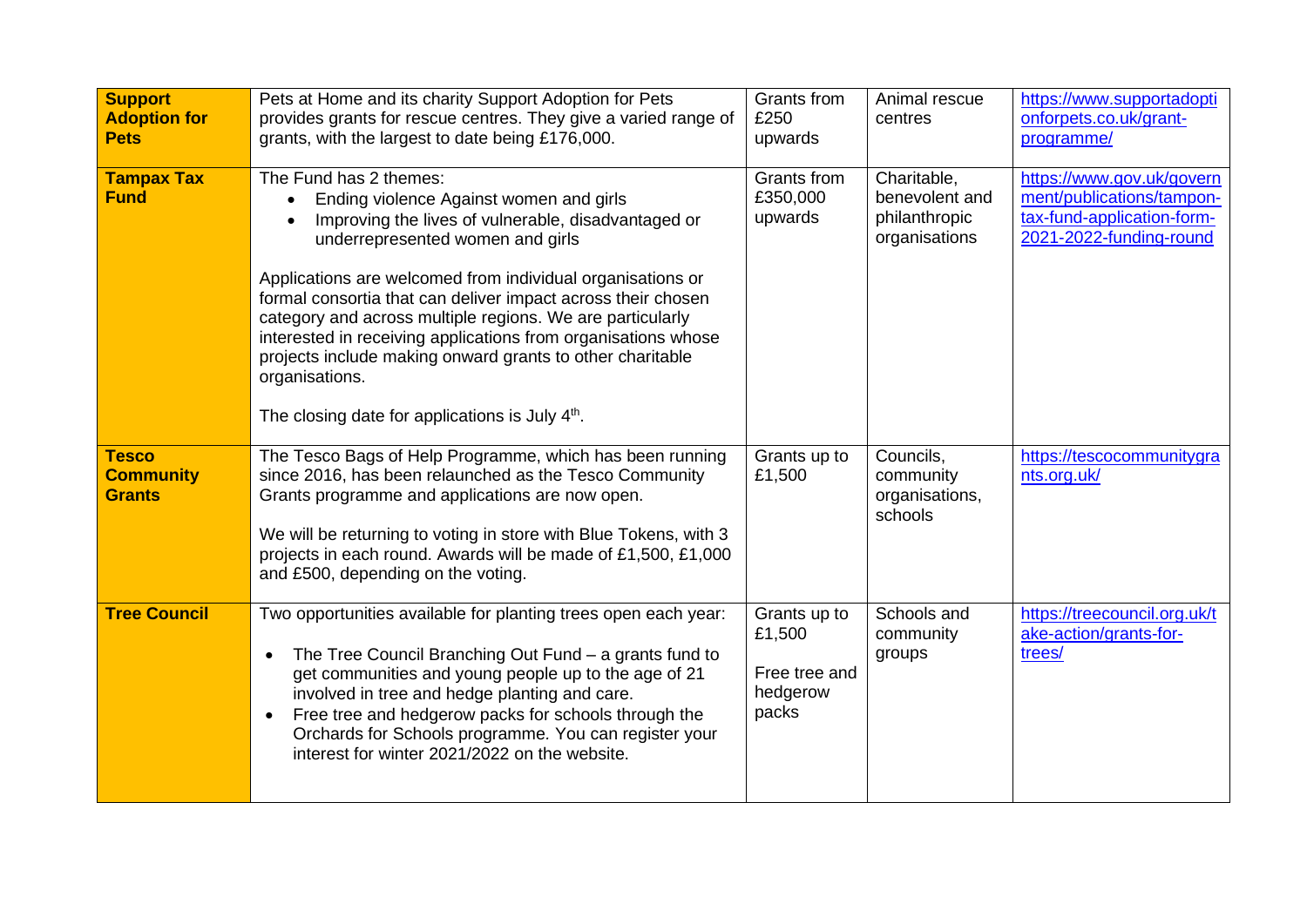| <b>Urban Tree</b><br><b>Challenge Fund</b><br>(UTCF) | The fund provides 50% of published standard costs for planting<br>and establishment. The remaining costs of planting and<br>establishing trees supported under the UTCF must be met<br>through match funding, either in the form of money or labour.<br>Land included in a UTCF application must fall within an urban<br>area. An urban area is defined as a built-up area with a<br>population of at least 2,000 people, and a buffer of 1km to<br>account for peri-urban planting.                                                    | Grants from<br>£10,000 to<br>£30,000 | Landowners and<br>land managers                                  | https://www.gov.uk/guidan<br>ce/urban-tree-challenge-<br>fund             |
|------------------------------------------------------|-----------------------------------------------------------------------------------------------------------------------------------------------------------------------------------------------------------------------------------------------------------------------------------------------------------------------------------------------------------------------------------------------------------------------------------------------------------------------------------------------------------------------------------------|--------------------------------------|------------------------------------------------------------------|---------------------------------------------------------------------------|
| <b>Veterans'</b><br><b>Foundation</b>                | Many armed forces charities struggle to raise sufficient funding<br>to support serving and former members of the British Armed<br>Forces' and sometimes their dependants who are in need. The<br>Veterans' Foundation has been created to establish a new and<br>nationwide source of funding to help these charities.<br>They will support projects that:<br>Reduce homelessness<br>Increase employment<br>Provide welfare and medical support<br>Increase confidence and social integration<br>Reduce dependence on drugs and alcohol | Grants up to<br>£30,000              | <b>Armed Forces</b><br>charities and<br>charitable<br>activities | https://www.veteransfoun<br>dation.org.uk/                                |
| <b>Waitrose</b>                                      | The Waitrose Community Matters in-store scheme offers a<br>share of £1,000 between three local organisations. The<br>proportion of that share is decided by store customers placing<br>a token in a voting box after their shop.<br>For more information and how to apply visit your local Waitrose<br>store.                                                                                                                                                                                                                           | A share of<br>£1,000                 | Community<br>organisations                                       | http://www.fundingforall.or<br>g.uk/funds/waitrose-<br>community-matters/ |
| <b>Walls and Floors</b><br>(Kettering)               | An unusual offer from a local tile retailer. They have recently<br>decided to start donating leftover stock of discontinued lines to<br>charity and community projects. I am not aware of this retailer,<br>but they seem genuine, and it seems a genuine offer. They<br>have asked that all queries be sent by email so they can be<br>easily picked up.                                                                                                                                                                               | Donations of<br>tiles                | Community<br>organisations                                       | Contact<br>community@wallsandfloor<br>s.co.uk                             |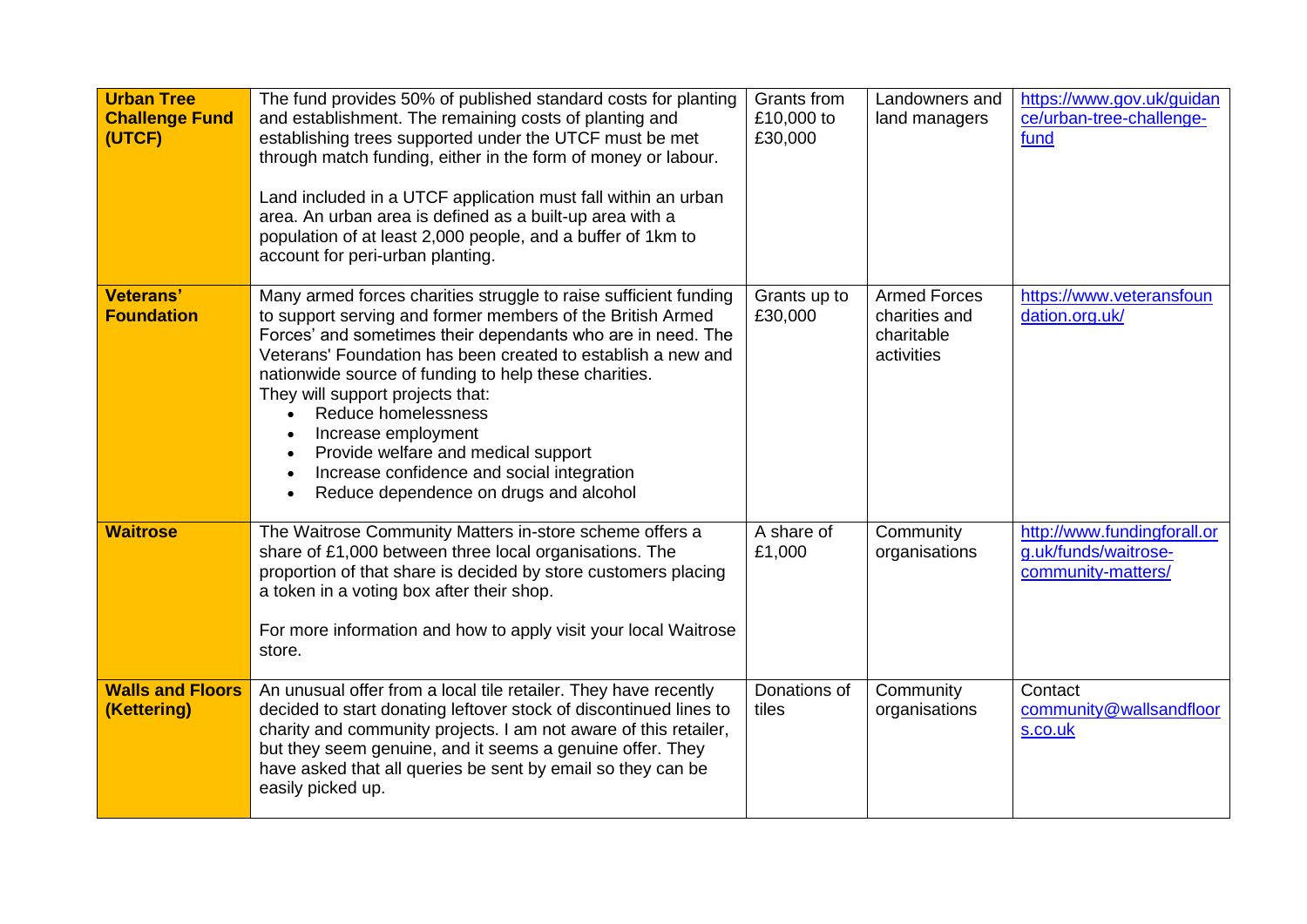| <b>War Memorials</b><br><b>Trust</b>               | Grants support repair and conservation works undertaken<br>following best conservation practice. Almost all war memorials<br>are eligible for support and custodians/owners can find<br>information about eligibility and processes on the website.                                                                                                | Up to<br>£30,000<br>25-75% of<br>eligible costs                       | Individuals or<br>organisations,<br>including<br>councils                           | http://www.warmemorials.<br>org/grants/                             |
|----------------------------------------------------|----------------------------------------------------------------------------------------------------------------------------------------------------------------------------------------------------------------------------------------------------------------------------------------------------------------------------------------------------|-----------------------------------------------------------------------|-------------------------------------------------------------------------------------|---------------------------------------------------------------------|
| <b>Windrush</b><br><b>Community</b><br><b>Fund</b> | This fund provides grants from a £500,000 fund to help ensure that<br>organisations and groups can raise awareness and support<br>engagement among those eligible for the government's Windrush<br>Scheme and Windrush Compensation Scheme.                                                                                                        | Awards from<br>£2,500 to<br>£25,000                                   | Charities,<br>community and/or<br>grassroots<br>organisations                       | https://voice4change-<br>england.com/windrush-<br>community-fund/   |
| <b>Wolfson</b><br><b>Foundation</b>                | The main grants programme provides support for places.<br>These grants are for capital initiatives, i.e. buildings (new build<br>or refurbishment) and equipment. We fund a broad range of<br>organisations working across the fields of education, science &<br>medicine, health & disability, heritage, humanities & the arts.                   | Grants from<br>£15,000 to<br>£150,000,<br>depending on<br>the project | Charities, not for<br>profit community<br>organisations<br>and local<br>authorities | https://www.wolfson.org.u<br>k/funding/funding-for-<br>places/      |
| <b>Woodland</b><br><b>Creation Offer</b>           | The England Woodland Creation Offer (EWCO) has just<br>opened to applications. It is administered by the Forestry<br>Commission to support landowners and land managers to<br>create new woodland. It will be funded through the Nature for<br>Climate Fund and support the creation of over 10,000 hectares<br>of new woodland over its lifetime. | Various grant<br>sizes<br>depending on<br>project                     | Landowners and<br>land managers                                                     | https://www.gov.uk/guidan<br>ce/england-woodland-<br>creation-offer |
| <b>Yapp Charitable</b><br><b>Trust</b>             | The Trust funds projects which focus on:<br>Elderly people<br>$\bullet$<br>Children and young people aged 5 - 25<br>$\bullet$<br>People with physical impairments, learning difficulties or<br>$\bullet$<br>mental health challenges<br>Social welfare<br><b>Education and learning</b>                                                            | Up to £3,000<br>per annum<br>for up to 3<br>years                     | Registered<br><b>Charities with</b><br>income less than<br>£40,000 per<br>annum     | https://yappcharitabletrust.<br>org.uk/                             |
| <b>Youth Music</b>                                 | Youth Music invests in music programmes for children and<br>young people, and work that helps organisations to diversify<br>and be more inclusive. Projects can work with children and<br>young people of all ages, from babies and their families<br>through to young adults up to the age of 25.                                                 | Fund A:<br>£2,000 to<br>£30,000<br>Fund B:<br>£30,001 to<br>£150,000  | Community<br>organisations                                                          | https://network.youthmusi<br>c.org.uk/i-need-funding                |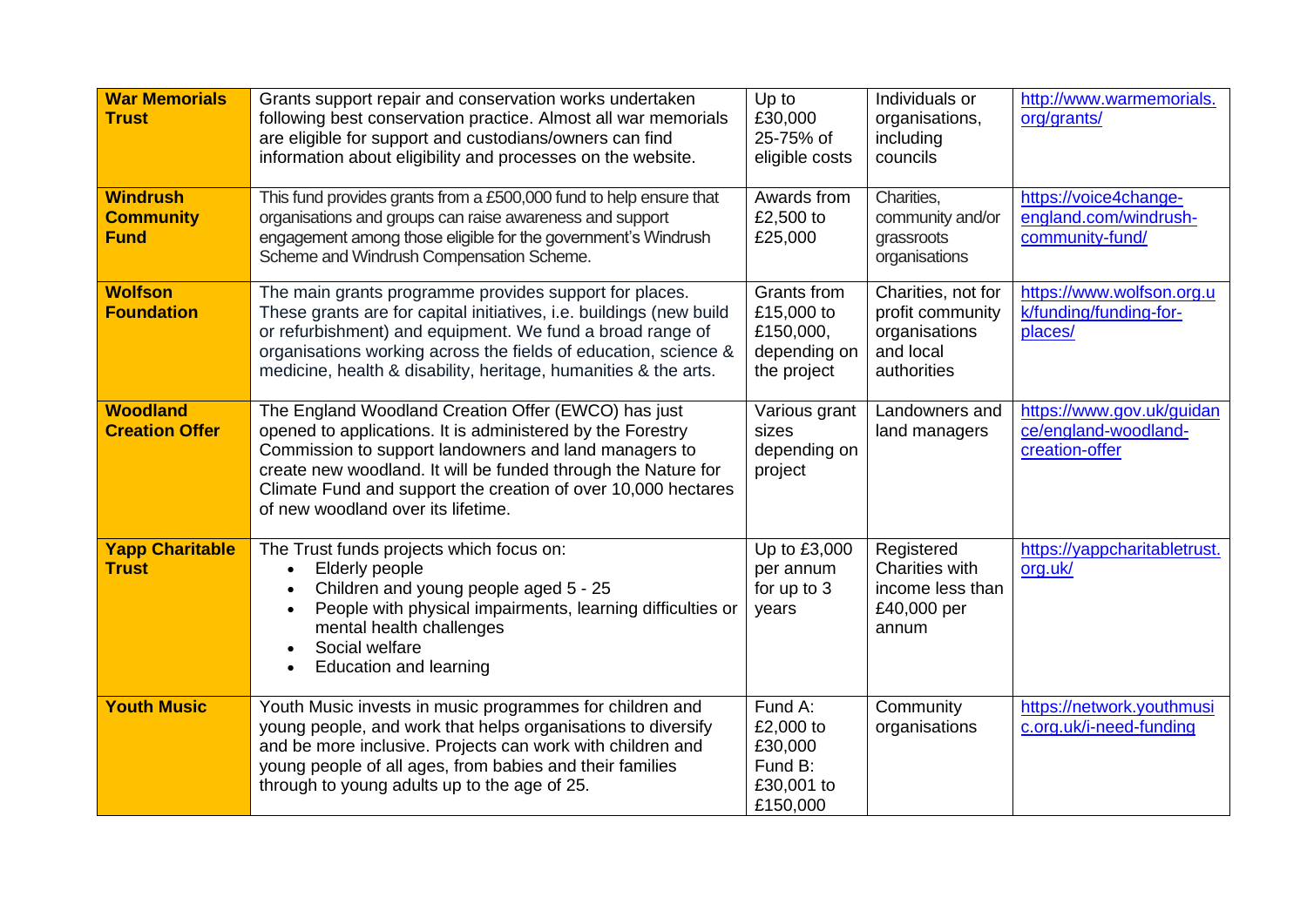# **This list provides only a sample of funders who support organisations in the UK. Many more exist. Further information can be gained through the following**

### **1. Online Funding Searches for further funding**

- For a more comprehensive list of sports funders, see [https://www.northamptonshiresport.org/fundingfinder.](https://www.northamptonshiresport.org/fundingfinder)
- For a more comprehensive list of heritage funders, see [www.heritagefundingdirectoryuk.org/.](http://www.heritagefundingdirectoryuk.org/)
- For a more comprehensive list of community funders, see<https://www.grantsonline.org.uk/> or<https://fundsonline.org.uk/>**.**

Community funders can often cover sports, arts and heritage projects, as well as community projects.

#### **2. Newsletters and bulletins**

- <https://www.grantsonline.org.uk/>
- <https://www.rsnonline.org.uk/category/rural-funding-digest>
- <https://www.ncvo.org.uk/practical-support>

## **3. The Charity Commission**

There are thousands of charitable trusts and foundations across the UK. Most will only fund organisations which have charitable status, or whose purposes are charitable. To find details of a charity you are investigating, go to [https://apps.charitycommission.gov.uk/showcharity/registerofcharities/RegisterHomePage.aspx.](https://apps.charitycommission.gov.uk/showcharity/registerofcharities/RegisterHomePage.aspx) and press Find a Charity. Once you have found a charity's home page, you can see where the operate, what they fund and who to contact. Their latest accounts can also be downloaded. These usually list recent donations/grants, so you can see exactly how much they are giving and to which types of organisations.

This service is free.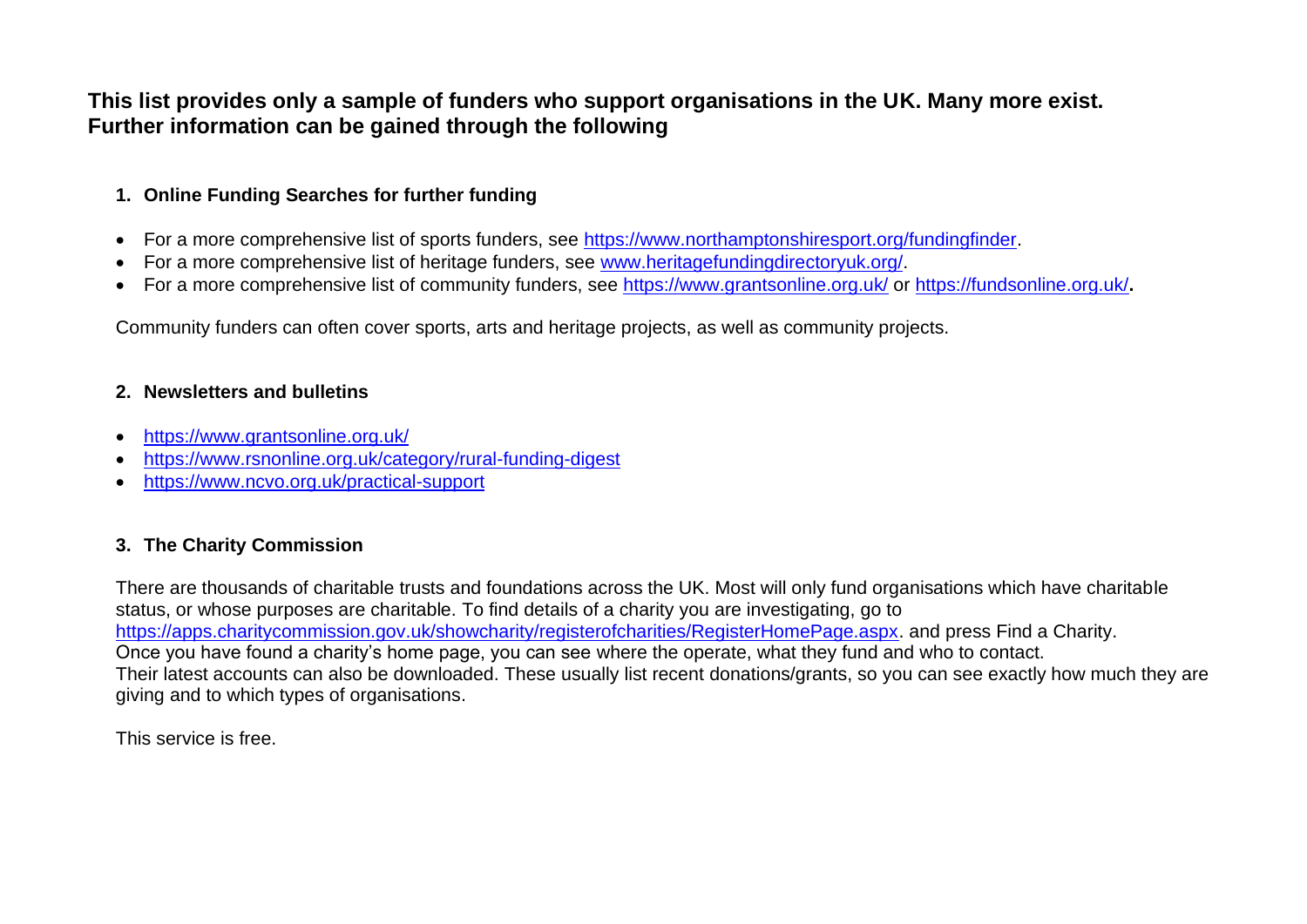### **Support to Become an Official or Constituted Group**

If your group is thinking about becoming an 'official' constituted group so that you can access funding or you are thinking about continuing to support your community after COVID-19, Northamptonshire ACRE can help. For an informal friendly chat about your group please email [Jennifer.hedges@northantsacre.org.uk](mailto:Jennifer.hedges@northantsacre.org.uk) or call 07808 330549.

### **Free online training**

- Developing a fundraising strategy:<https://www.youtube.com/watch?v=Z8FwFgKChRE>
- Trusts and Foundations Fundraising for Small Charities:<https://www.youtube.com/watch?v=wJI5YrZ6nac>
- <https://beta.ncvo.org.uk/funding-income/how-find-grants/> is a good source for useful general advice.
- General fundraising (not just grants): [https://www.youtube.com/watch?v=MiMQzyVGdmA.](https://www.youtube.com/watch?v=MiMQzyVGdmA)
- [https://mycommunity.org.uk/use-storytelling-to-build-engagement-in-3-simple-steps?email\\_id=40&user\\_id=62436](https://mycommunity.org.uk/use-storytelling-to-build-engagement-in-3-simple-steps?email_id=40&user_id=62436)
- [https://mycommunity.org.uk/where-to-access-funding-a-deep-dive-into-your-income-stream-options?email\\_id=40&user\\_id=62436](https://mycommunity.org.uk/where-to-access-funding-a-deep-dive-into-your-income-stream-options?email_id=40&user_id=62436)

### **Northamptonshire Virtual Funding Fair 2021**

The Northamptonshire Development and Funding Workers Network (NDFWN) are putting together a Northamptonshire Virtual Funding Fair 2021. The funding fair will take place over Zoom from Tuesday 15th June to Thursday 17th June 10am – 4pm with one hour slots for presentations each day. Forms are being finalised so that organisations can book. These should be ready by the end of April.

**Recently added** to the presentation schedule on Wednesday 16<sup>th</sup> June is presentation by the Office of Police, Fire and Crime Commissioner 11am – 12 noon.

Access information and booking using the following links:

- North <https://www.northnorthants.gov.uk/community-safety-and-emergencies/northamptonshire-virtual-funding-fair-2021>
- West <https://www.westnorthants.gov.uk/community-safety-and-emergencies/northamptonshire-virtual-funding-fair-2021>

Please note if you have not booked you will not be given access to the seminars.

If you have any questions about the Funding Fair, please contact Shannon Petrossian, [grants.kbc@northnorthants.gov.uk](mailto:grants.kbc@northnorthants.gov.uk)